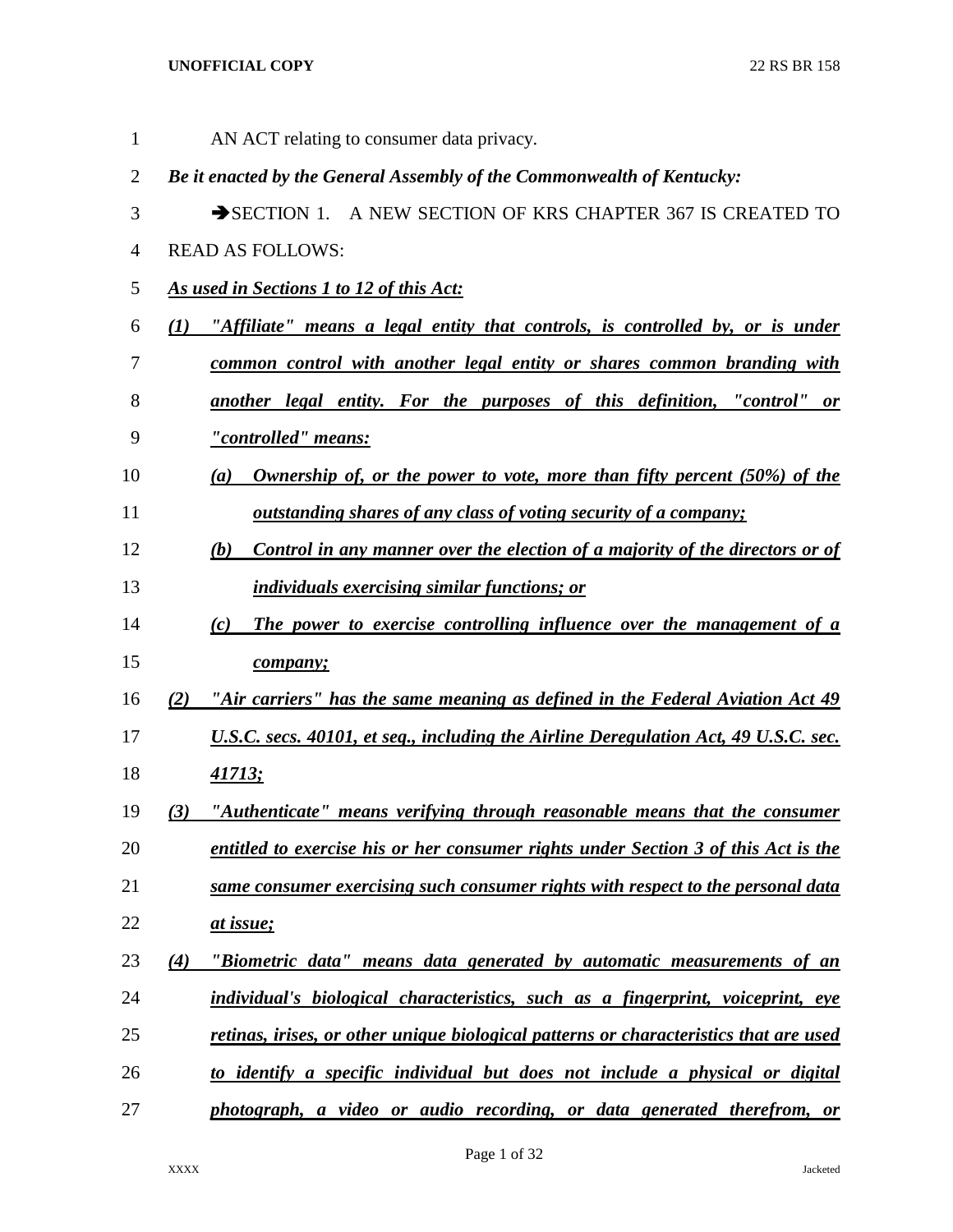| 1  |      | information collected, used, or stored for health care treatment, payment, or              |
|----|------|--------------------------------------------------------------------------------------------|
| 2  |      | <i>operations under HIPAA;</i>                                                             |
| 3  | (5)  | "Business associate" has the same meaning as established 45 C.F.R. sec.                    |
| 4  |      | 160.103 pursuant to the federal Health Insurance Portability and Accountability            |
| 5  |      | Act of 1996, Pub. L. No. 104-191;                                                          |
| 6  | (6)  | "Child" has the same meaning as defined in the Children's Online Privacy                   |
| 7  |      | <b>Protection Act, 15 U.S.C. secs. 6501 et seq.;</b>                                       |
| 8  | (7)  | "Consent" means any freely given, specific, informed, and unambiguous                      |
| 9  |      | indication of the consumer's wishes by which the consumer signifies agreement              |
| 10 |      | to the processing of personal data relating to the consumer for a narrowly                 |
| 11 |      | defined, particular purpose. Consent does not include:                                     |
| 12 |      | Acceptance of a general or broad terms of use or similar document that<br>$\left(a\right)$ |
| 13 |      | contains descriptions of personal data processing along with other,                        |
| 14 |      | <u>unrelated information;</u>                                                              |
| 15 |      | Hovering over, muting, pausing, or closing a given piece of content; or<br>(b)             |
| 16 |      | <u>Agreement obtained through the use of dark patterns;</u><br>(c)                         |
| 17 | (8)  | "Consumer" means a natural person who is a resident of Kentucky acting only                |
| 18 |      | in an individual or household context but does not include a natural person                |
| 19 |      | acting in a commercial or employment context;                                              |
| 20 | (9)  | "Controller" means a natural or legal person that, alone or jointly with others,           |
| 21 |      | determines the purpose and means of processing personal data;                              |
| 22 | (10) | "Covered entity" has the same meaning as established in 45 C.F.R. sec. 160.103             |
| 23 |      | <i>pursuant to HIPAA;</i>                                                                  |
| 24 | (11) | "Dark pattern" means a user interface designed or manipulated with the                     |
| 25 |      | substantial effect of subverting or impairing consumer autonomy, decision                  |
| 26 |      | making, or choice;                                                                         |
| 27 |      | (12) "De-identified data" means data that cannot reasonably be used to infer               |
|    |      |                                                                                            |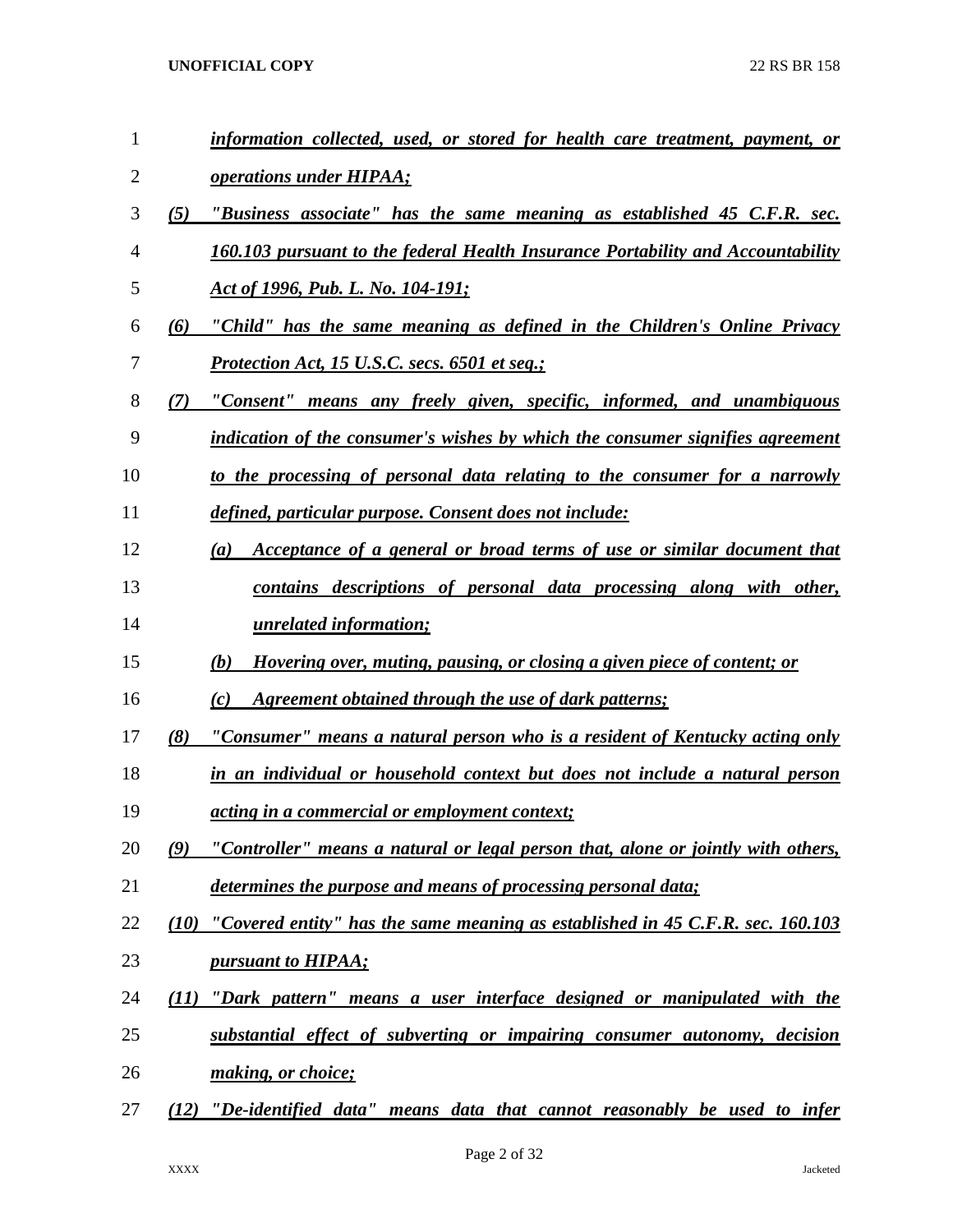| 1              | information about, or otherwise associated with, an identified or identifiable        |
|----------------|---------------------------------------------------------------------------------------|
| $\overline{2}$ | natural person, or a device linked to such person, provided that the controller       |
| 3              | <i>that possesses the data:</i>                                                       |
| $\overline{4}$ | Takes reasonable measures to ensure that the data cannot be associated<br>(a)         |
| 5              | with an identified or identifiable natural person, household, or device linked        |
| 6              | to such person or household;                                                          |
| 7              | (b)<br>Publicly commits to maintain and use the data only in de-identified form       |
| 8              | and not attempt to re-identify the data, except as reasonably required for the        |
| 9              | controller to test their methods of de-identification; and                            |
| 10             | Contractually obligates any recipients of the de-identified data to comply<br>(c)     |
| 11             | with Sections 1 to 12 of this Act;                                                    |
| 12             | "Fund" means the consumer privacy fund established in Section 11 of this Act;<br>(13) |
| 13             | "Health record" means a record, other than for financial or billing purposes,<br>(14) |
| 14             | relating to an individual, kept by a health care provider as a result of the          |
| 15             | professional relationship established between the health care provider and the        |
| 16             | <i>individual;</i>                                                                    |
| 17             | "Health care provider" means:<br>(15)                                                 |
| 18             | Any health facility as defined in KRS 216B.015;<br>(a)                                |
| 19             | Any person or entity providing health care or health services, including<br>(b)       |
| 20             | those licensed, certified, or registered under, or subject to, KRS 194A.700 to        |
| 21             | 194A.729 or KRS Chapters 310, 311, 311A, 311B, 312, 313, 314, 314A, 315,              |
| 22             | <u>319, 319A, 319B, 319C, 320, 327, 333, 334A, or 335;</u>                            |
| 23             | The current and former employers, officers, directors, administrators,<br>(c)         |
| 24             | agents, or employees of those entities listed in paragraphs (a) and (b) of this       |
| 25             | subsection; or                                                                        |
| 26             | Any person acting within the course and scope of his or her office,<br>(d)            |
| 27             | employment, or agency relating to a health care provider;                             |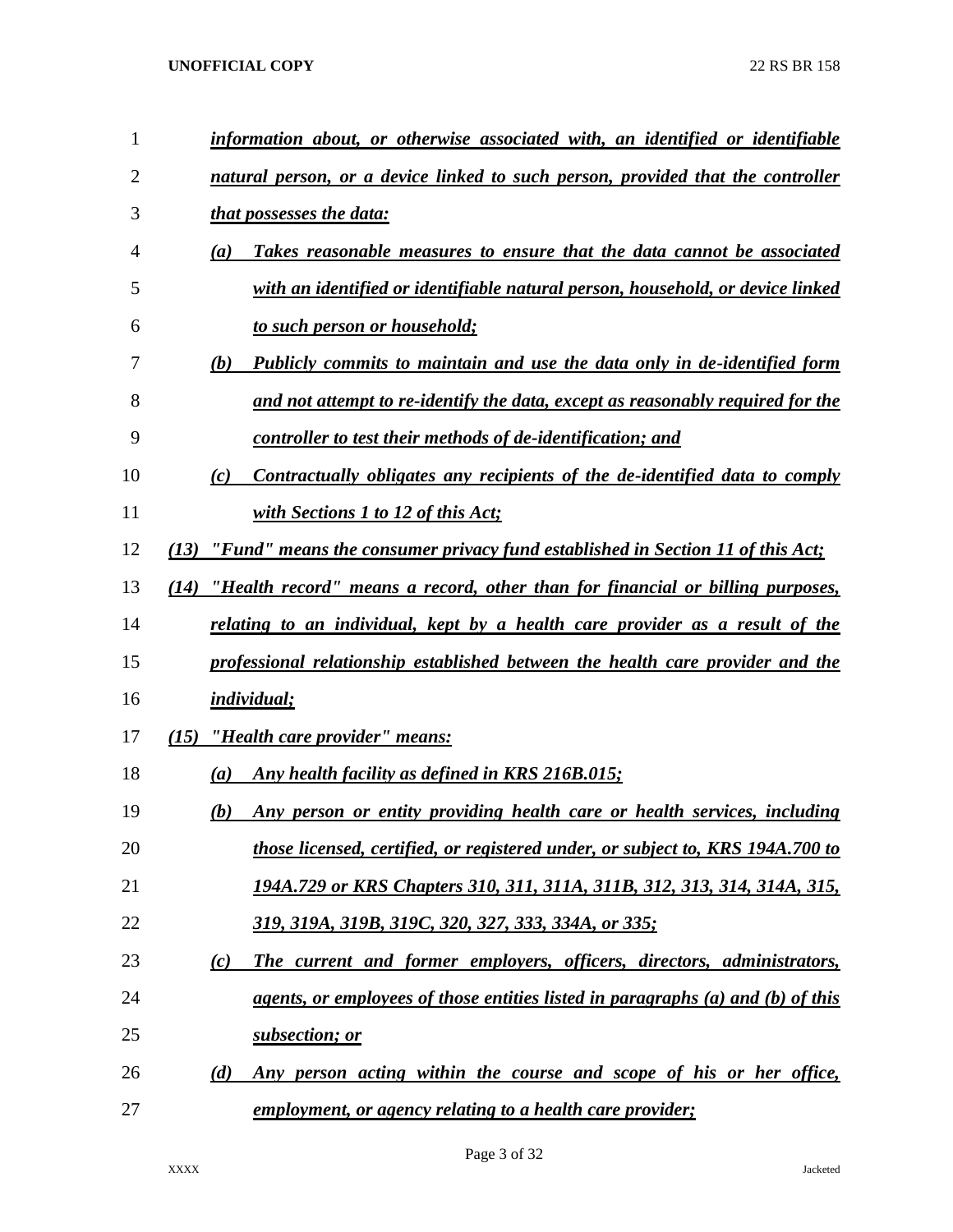| 1  | "HIPAA" means the federal Health Insurance Portability and Accountability Act<br>(16)         |
|----|-----------------------------------------------------------------------------------------------|
| 2  | of 1996, Pub. L. No. 104-191;                                                                 |
| 3  | "Identified or identifiable natural person" means a person who can be readily<br>(17)         |
| 4  | <i>identified directly or indirectly, in particular by reference to an identifier such as</i> |
| 5  | a name, an identification number, location data, an online identifier, or to one              |
| 6  | (1) or more factors specific to the physical, physiological, genetic, mental,                 |
| 7  | <u>economic, cultural, or social identity of that natural person;</u>                         |
| 8  | (18)<br>"Institution of higher education" means an educational institution which:             |
| 9  | Admits as regular students only individuals having a certificate of<br>(a)                    |
| 10 | graduation from a high school, or the recognized equivalent of such a                         |
| 11 | certificate;                                                                                  |
| 12 | (b)<br>Is legally authorized in this state to provide a program of education beyond           |
| 13 | high school;                                                                                  |
| 14 | Provides an educational program for which it awards a bachelor's or higher<br>(c)             |
| 15 | degree, or provides a program which is acceptable for full credit toward                      |
| 16 | such a degree, a program of postgraduate or postdoctoral studies, or a                        |
| 17 | program of training to prepare students for gainful employment in a                           |
| 18 | recognized occupation; and                                                                    |
| 19 | (d)<br>Is a public or other nonprofit institution.                                            |
| 20 | (19) "Nonprofit organization" means an incorporated or unincorporated entity that:            |
| 21 | Is operating for religious, charitable, or educational purposes; and<br>(a)                   |
| 22 | Does not provide net earnings to, or operate in any manner that inures to<br>(b)              |
| 23 | the benefit of, any officer, employee, or shareholder of the entity;                          |
| 24 | <u>"Personal data" means any information, including pseudonymous data and</u><br>(20)         |
| 25 | sensitive data, that relates to an identified or identifiable natural person.                 |
| 26 | "Personal data" does not include de-identified data or publicly available                     |
| 27 | <i>information;</i>                                                                           |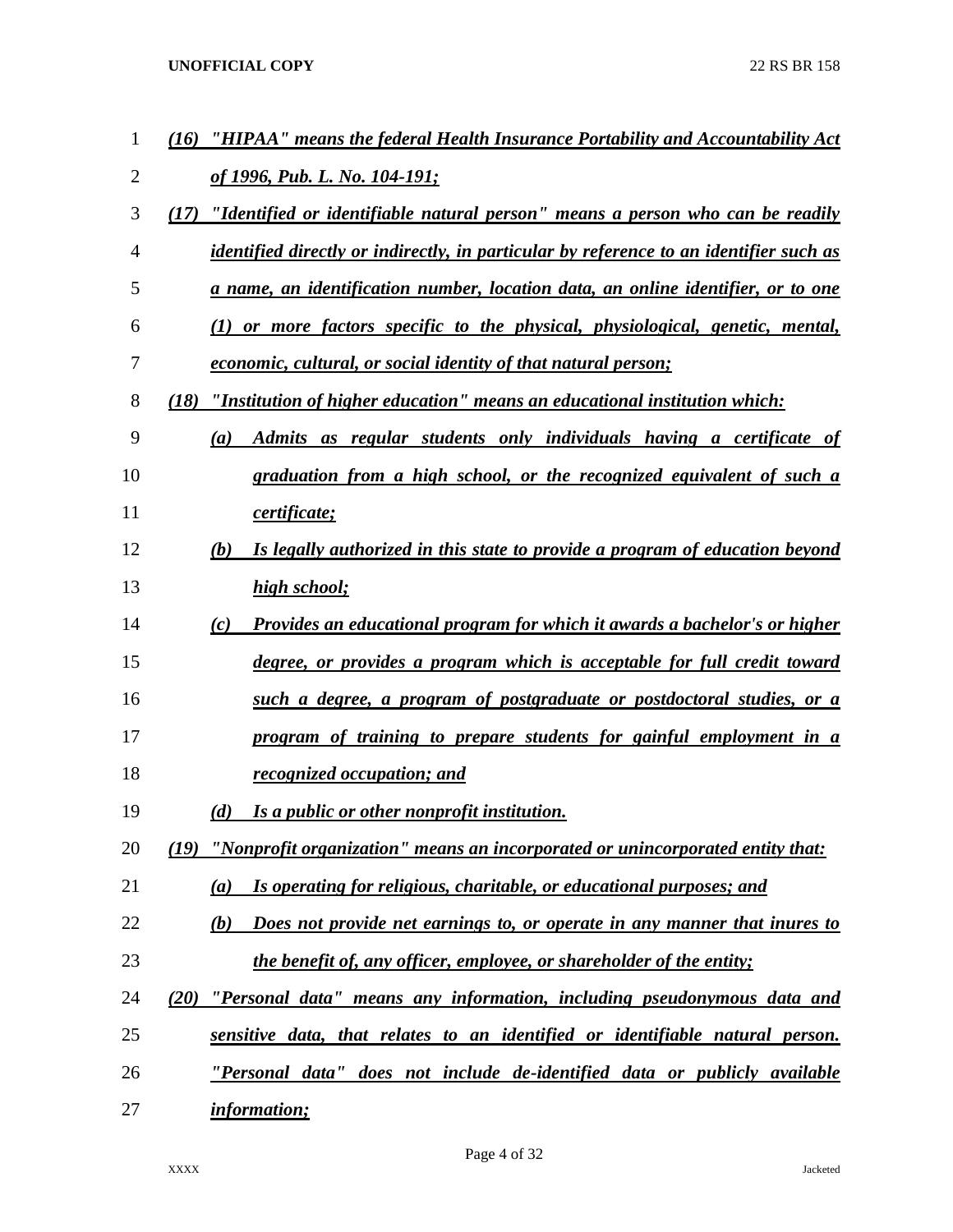| 1              | (21) "Precise geolocation data" means information derived from technology,              |
|----------------|-----------------------------------------------------------------------------------------|
| $\overline{2}$ | including but not limited to global positioning system level latitude and longitude     |
| 3              | coordinates or other mechanisms, that directly identifies the specific location of a    |
| 4              | natural person with precision and accuracy within a radius of one thousand              |
| 5              | seven hundred fifty (1,750) feet but does not include the content of                    |
| 6              | communications or any data generated by or connected to advanced utility                |
| 7              | <i>metering infrastructure systems or equipment for use by a utility;</i>               |
| 8              | (22) "Process" or "processing" means any operation or set of operations performed,      |
| 9              | whether by manual or automated means, on personal data or on sets of personal           |
| 10             | data, such as the collection, use, storage, disclosure, analysis, deletion, or          |
| 11             | modification of personal data;                                                          |
| 12             | (23) "Processor" means a natural or legal entity that processes personal data on        |
| 13             | behalf of a controller;                                                                 |
| 14             | (24) "Profiling" means any form of automated processing of personal data to             |
| 15             | evaluate, analyze, or predict personal aspects concerning an identified or              |
| 16             | <i>identifiable natural person's economic situation, health, personal preferences,</i>  |
| 17             | <i>interests, reliability, behavior, location, or movements;</i>                        |
| 18             | (25) "Protected health information" has the same meaning as established in 45           |
| 19             | C.F.R. sec. 160.103 pursuant to HIPAA;                                                  |
| 20             | "Pseudonymous data" means personal data that cannot be attributed to a specific<br>(26) |
| 21             | natural person without the use of additional information, provided that such            |
| 22             | additional information is kept separately and is subject to appropriate technical       |
| 23             | and organizational measures to ensure that the personal data is not attributed to       |
| 24             | an identified or identifiable natural person;                                           |
| 25             | "Publicly available information" means information that is lawfully made<br>(27)        |
| 26             | available through federal, state, or local government records, or information that      |
| 27             | a business has a reasonable basis to believe is lawfully made available to the          |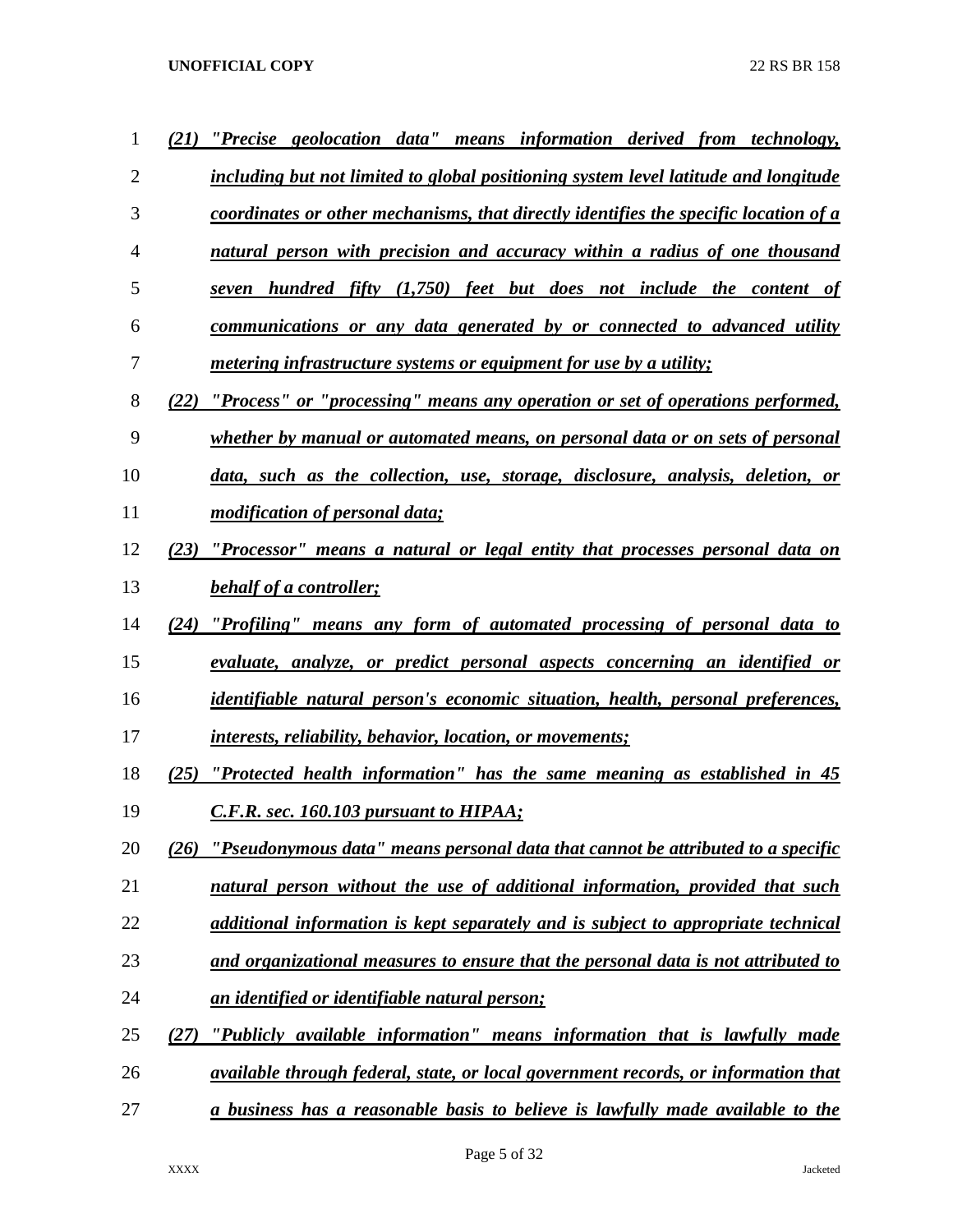| $\mathbf{1}$   | general public through widely distributed media, by the consumer, or by a person      |  |
|----------------|---------------------------------------------------------------------------------------|--|
| $\overline{2}$ | to whom the consumer has disclosed the information, unless the consumer has           |  |
| 3              | <i>restricted the information to a specific audience;</i>                             |  |
| 4              | "Sale," "sell," or "sold" means the exchange of personal data for monetary or<br>(28) |  |
| 5              | other valuable consideration by the controller to a third party but does not          |  |
| 6              | <i>include:</i>                                                                       |  |
| 7              | The disclosure of personal data to a processor that processes the personal<br>(a)     |  |
| 8              | data on behalf of the controller;                                                     |  |
| 9              | (b)<br>The disclosure of personal data to a third party with whom the consumer        |  |
| 10             | has a direct relationship for purposes of providing a product or service              |  |
| 11             | requested by the consumer;                                                            |  |
| 12             | The disclosure or transfer of personal data to a commonly branded affiliate<br>(c)    |  |
| 13             | of the controller;                                                                    |  |
| 14             | (d)<br>The disclosure of information that the consumer intentionally made             |  |
| 15             | available to the general public via a channel of mass media and did not               |  |
| 16             | <u>restrict to a specific audience;</u>                                               |  |
| 17             | The disclosure or transfer of personal data to a third party as an asset that<br>(e)  |  |
| 18             | is part of a merger, acquisition, bankruptcy, or other transaction in which           |  |
| 19             | <u>the third party assumes control of all or part of the controller's assets; or</u>  |  |
| 20             | (f)<br>The disclosure or transfer of personal data to a third party solely for the    |  |
| 21             | purposes of facilitating the consumer's exercising his or her right to opt out,       |  |
| 22             | <u>as provided in Section 3 of this Act;</u>                                          |  |
| 23             | "Sensitive data" means a category of personal data that includes:<br>(29)             |  |
| 24             | Racial or ethnic origin, religious beliefs, mental or physical health<br>(a)          |  |
| 25             | <u>diagnosis, sexual orientation, or citizenship or immigration status, except to</u> |  |
| 26             | the extent such data is used in order to avoid discrimination on the basis of         |  |
| 27             | a protected class that would violate a federal or state anti-discrimination           |  |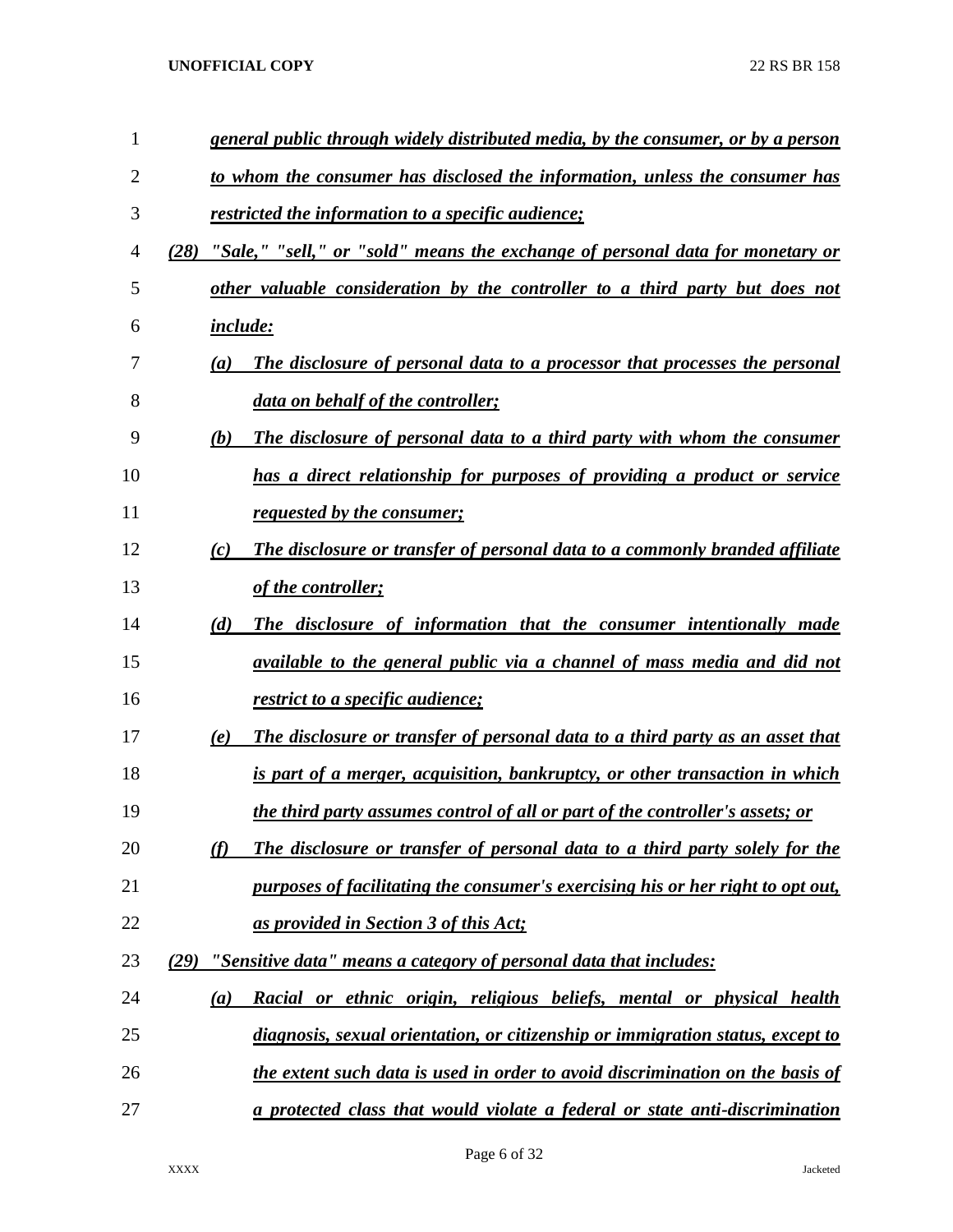| 1              | <u>law;</u>                                                                                  |
|----------------|----------------------------------------------------------------------------------------------|
| $\overline{2}$ | Genetic or biometric data that is processed for the purpose of uniquely<br>(b)               |
| 3              | <i>identifying a specific natural person;</i>                                                |
| $\overline{4}$ | The personal data collected from a child; or<br>(c)                                          |
| 5              | (d)<br>Precise geolocation data;                                                             |
| 6              | "Sharing," "share," or "shared" means sharing, renting, releasing, disclosing,<br>(30)       |
| 7              | disseminating, making available, transferring, or otherwise communicating                    |
| 8              | <u>orally, in writing, or by electronic or other means, personal data by a controller to</u> |
| 9              | a third party for targeted advertising or tracking, whether or not for monetary or           |
| 10             | other valuable consideration, including transactions between a business and a                |
| 11             | third party for targeted advertising or tracking for the benefit of the controller or        |
| 12             | a third party in which no money is exchanged. Sharing does not include:                      |
| 13             | (a)<br>The disclosure of personal data to a third party at the consumer's direction;         |
| 14             | The disclosure or transfer of personal data to a commonly branded affiliate<br>(b)           |
| 15             | of the controller;                                                                           |
| 16             | The disclosure of information that the consumer intentionally made<br>(c)                    |
| 17             | available to the general public through a channel of mass media and did                      |
| 18             | not restrict to a specific audience;                                                         |
| 19             | The disclosure or transfer of personal data to a third party as an asset that<br>(d)         |
| 20             | is part of a merger, acquisition, bankruptcy, or other transaction in which                  |
| 21             | the third party assumes control of all or part of the controller's assets; or                |
| 22             | The disclosure or transfer of personal data to a third party solely for the<br>(e)           |
| 23             | purposes of facilitating the consumer's exercising their right to opt out, as                |
| 24             | provided in Section 3 of this Act:                                                           |
| 25             | "State agency" means all departments, offices, commissions, boards, institutions,<br>(31)    |
| 26             | and political and corporate bodies of the state, including the offices of the clerk of       |
| 27             | the Supreme Court, clerks of the appellate courts, the several courts of the state,          |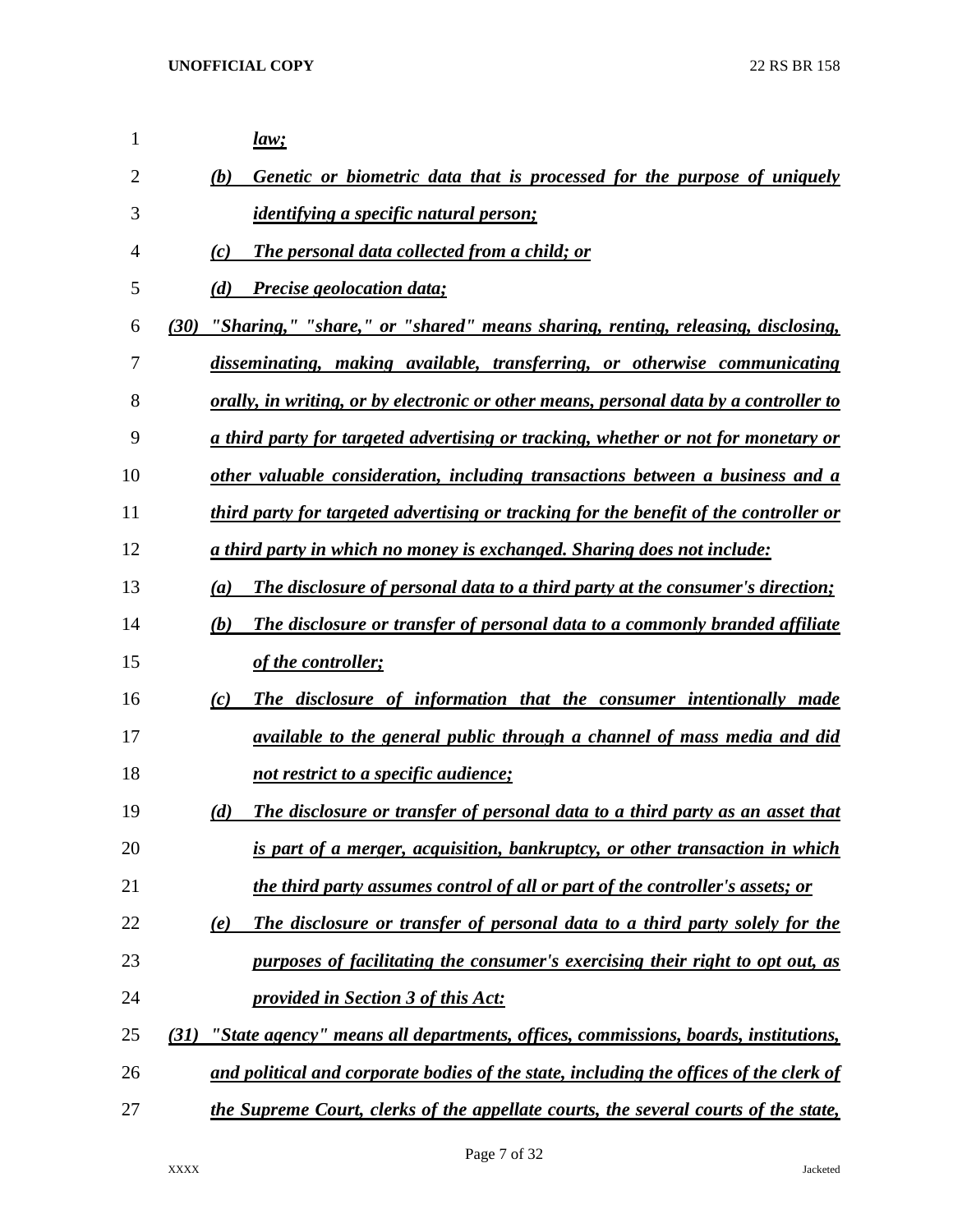| 1  | and the legislature, its committees, or commissions;                                            |
|----|-------------------------------------------------------------------------------------------------|
| 2  | (32) "Targeted advertising" means displaying advertisements to a consumer where                 |
| 3  | the advertisement is selected based on personal data obtained from that                         |
| 4  | consumer's activities over time and across one (1) or more distinctly branded Web               |
| 5  | sites or online applications to predict the consumer's preferences or interests.                |
| 6  | <b>Targeted advertising does not include advertising:</b>                                       |
| 7  | <b>Based on activities within a controller's own commonly branded Web sites</b><br>(a)          |
| 8  | or online applications when such advertisements promote the controller's                        |
| 9  | <u>own products or services;</u>                                                                |
| 10 | Based on the context of a consumer's current search query or visit to a Web<br>(b)              |
| 11 | site or online application; or                                                                  |
| 12 | To a consumer in response to the consumer's request for information or<br>(c)                   |
| 13 | feedback;                                                                                       |
| 14 | <u>"Third party" means a natural or legal person, public authority, agency, or body</u><br>(33) |
| 15 | other than the consumer, controller, processor, or an affiliate of the processor or             |
| 16 | the controller;                                                                                 |
| 17 | (34) "Tracking" means combining personal data obtained from a consumer's                        |
| 18 | <i>activities within a controller's own commonly branded Web sites or online</i>                |
| 19 | applications with personal data obtained from a third party for targeted                        |
| 20 | advertising. Tracking does not include combining personal data obtained from a                  |
| 21 | consumer's activities within a controller's own commonly branded Web sites or                   |
| 22 | online applications with personal data obtained from a third party solely on a                  |
| 23 | consumer's device such that the personal data is not permitted to leave the device              |
| 24 | in a manner that permits it to be attributed to a consumer; and                                 |
| 25 | "Trade secret" means information, including but not limited to a formula,<br>(35)               |
| 26 | pattern, compilation, program, device, method, technique, or process that:                      |
| 27 | (a) Derives independent economic value, actual or potential, from not being                     |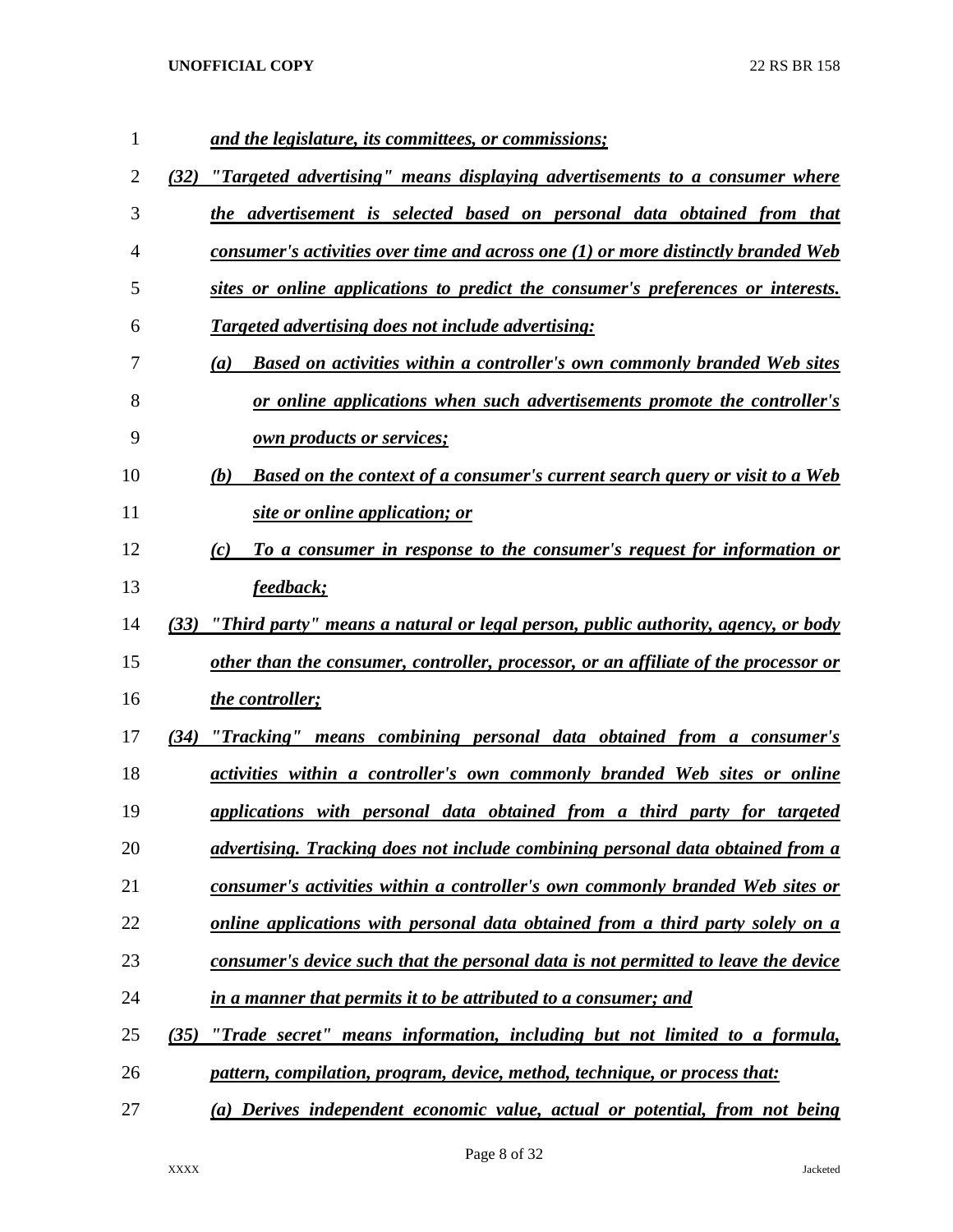| $\mathbf{1}$   | generally known to, and not being readily ascertainable by proper means by,                             |  |
|----------------|---------------------------------------------------------------------------------------------------------|--|
| $\overline{2}$ | other persons who can obtain economic value from its disclosure or use;                                 |  |
| 3              | <u>and</u>                                                                                              |  |
| 4              | Is the subject of efforts that are reasonable under the circumstances to<br>(b)                         |  |
| 5              | <i>maintain its secrecy.</i>                                                                            |  |
| 6              | SECTION 2. A NEW SECTION OF KRS CHAPTER 367 IS CREATED TO                                               |  |
| 7              | <b>READ AS FOLLOWS:</b>                                                                                 |  |
| 8              | Sections 1 to 12 of this Act applies to persons that conduct business in this state<br>$\mathcal{L}(I)$ |  |
| 9              | or produce products or services that are targeted to residents of this state and that                   |  |
| 10             | <u>during a calendar year:</u>                                                                          |  |
| 11             | Control or process personal data of at least ten thousand (10,000)<br>(a)                               |  |
| 12             | consumers; or                                                                                           |  |
| 13             | Derive over forty percent (40%) of gross revenue from the sale of personal<br>(b)                       |  |
| 14             | <u>data.</u>                                                                                            |  |
| 15             | (2)<br><b>Sections 1 to 12 of this Act shall not apply to any:</b>                                      |  |
| 16             | State agency, including any body, authority, board, bureau, commission,<br>(a)                          |  |
| 17             | district, or agency of the state or of any political subdivision of the state;                          |  |
| 18             | Financial institutions or data subject to Title V of the federal Gramm-<br>(b)                          |  |
| 19             | <b>Leach-Bliley Act, 15 U.S.C. secs. 6801 et seq.;</b>                                                  |  |
| 20             | Covered entity or business associate governed by the privacy, security, and<br>(c)                      |  |
| 21             | <b>breach notification rules issued by the United States Department of Health</b>                       |  |
| 22             | and Human Services, 45 C.F.R. pts. 160 and 164 established pursuant to                                  |  |
| 23             | HIPAA;                                                                                                  |  |
| 24             | <b>Nonprofit organization; or</b><br>(d)                                                                |  |
| 25             | <b>Institution of higher education.</b><br>(e)                                                          |  |
| 26             | The following information and data are exempt from Sections 1 to 12 of this Act:<br>(3)                 |  |
| 27             | <b>Protected health information;</b><br>(a)                                                             |  |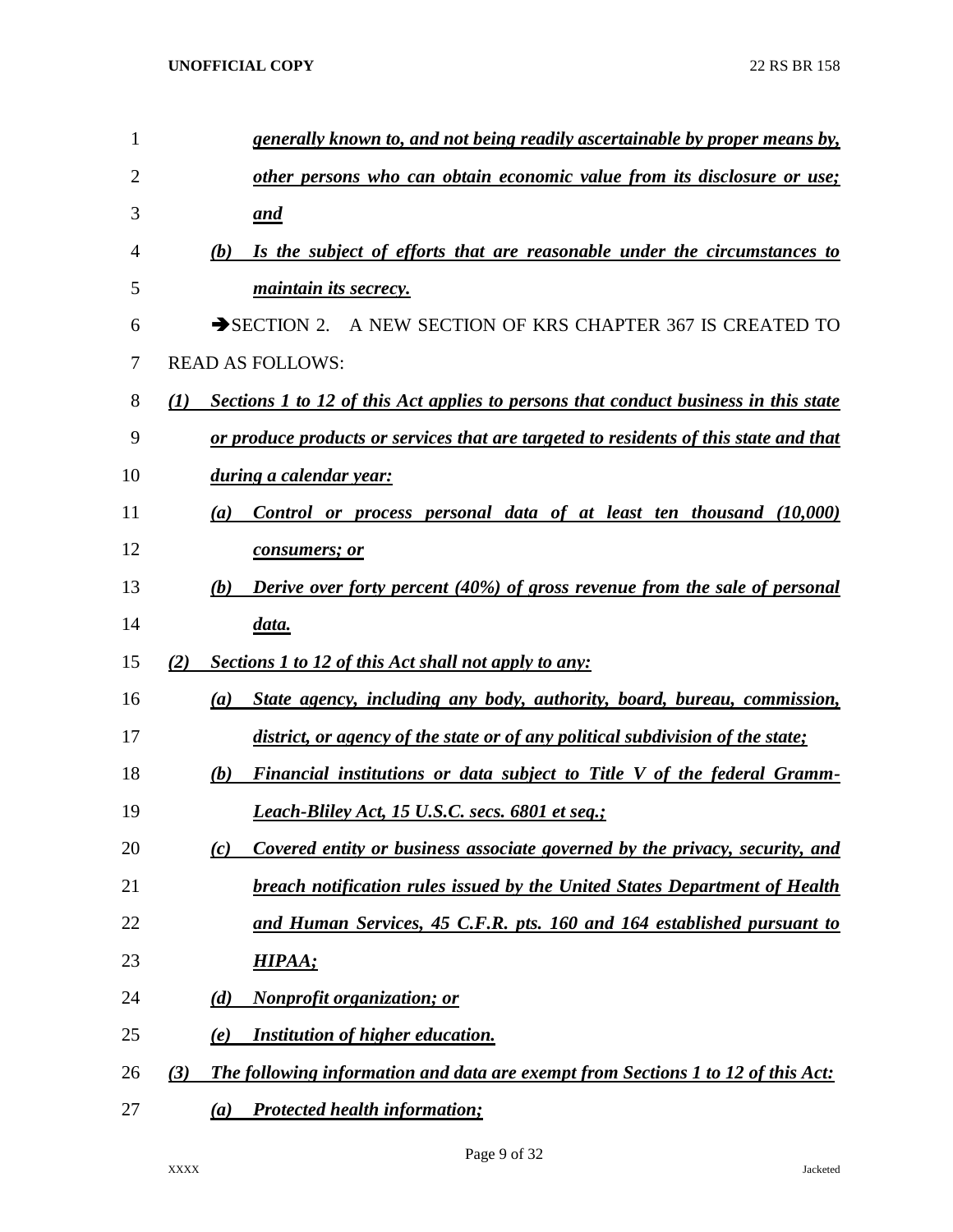| 1  | (b)                         | <b>Health records;</b>                                                             |
|----|-----------------------------|------------------------------------------------------------------------------------|
| 2  | (c)                         | Patient identifying information for purposes of 42 C.F.R. sec. 2.11;               |
| 3  | (d)                         | <u>Identifiable private information for purposes of the federal policy for the</u> |
| 4  |                             | protection of human subjects under 45 C.F.R. pt. 46; identifiable private          |
| 5  |                             | information that is otherwise information collected as part of human               |
| 6  |                             | subjects research pursuant to the good clinical practice guidelines issued by      |
| 7  |                             | the International Council for Harmonisation of Technical Requirements              |
| 8  |                             | for Pharmaceuticals for Human Use; the protection of human subjects                |
| 9  |                             | under 21 C.F.R. pts. 50 and 56, or personal data used or shared in research        |
| 10 |                             | conducted in accordance with the requirements set forth in Sections 1 to 12        |
| 11 |                             | of this Act, or other research conducted in accordance with applicable law;        |
| 12 | (e)                         | <b>Information and documents created for purposes of the federal Health Care</b>   |
| 13 |                             | Quality Improvement Act of 1986, 42 U.S.C. secs. 11101 et seq.;                    |
| 14 | (f)                         | Patient safety work product for purposes of the federal Patient Safety and         |
| 15 |                             | Quality Improvement Act, 42 U.S.C. secs. 299b-21 et seq.;                          |
| 16 | $\left( \mathbf{g} \right)$ | Information derived from any of the health care-related information listed         |
| 17 |                             | in this subsection that is de-identified in accordance with the requirements       |
| 18 |                             | for de-identification pursuant to HIPAA;                                           |
| 19 | (h)                         | Information originating from, and intermingled to be indistinguishable             |
| 20 |                             | from, or information treated in the same manner as information exempt              |
| 21 |                             | <u>under this subsection that is maintained by a covered entity or business</u>    |
| 22 |                             | associate as defined by HIPAA or a program or a qualified service                  |
| 23 |                             | <u>organization as defined by 42 C.F.R. sec. 2.11;</u>                             |
| 24 | (i)                         | Information used only for public health activities and purposes as                 |
| 25 |                             | <i>authorized by HIPAA;</i>                                                        |
| 26 | $\bf(i)$                    | The collection, maintenance, disclosure, sale, communication, or use of any        |
| 27 |                             | personal information bearing on a consumer's creditworthiness, credit              |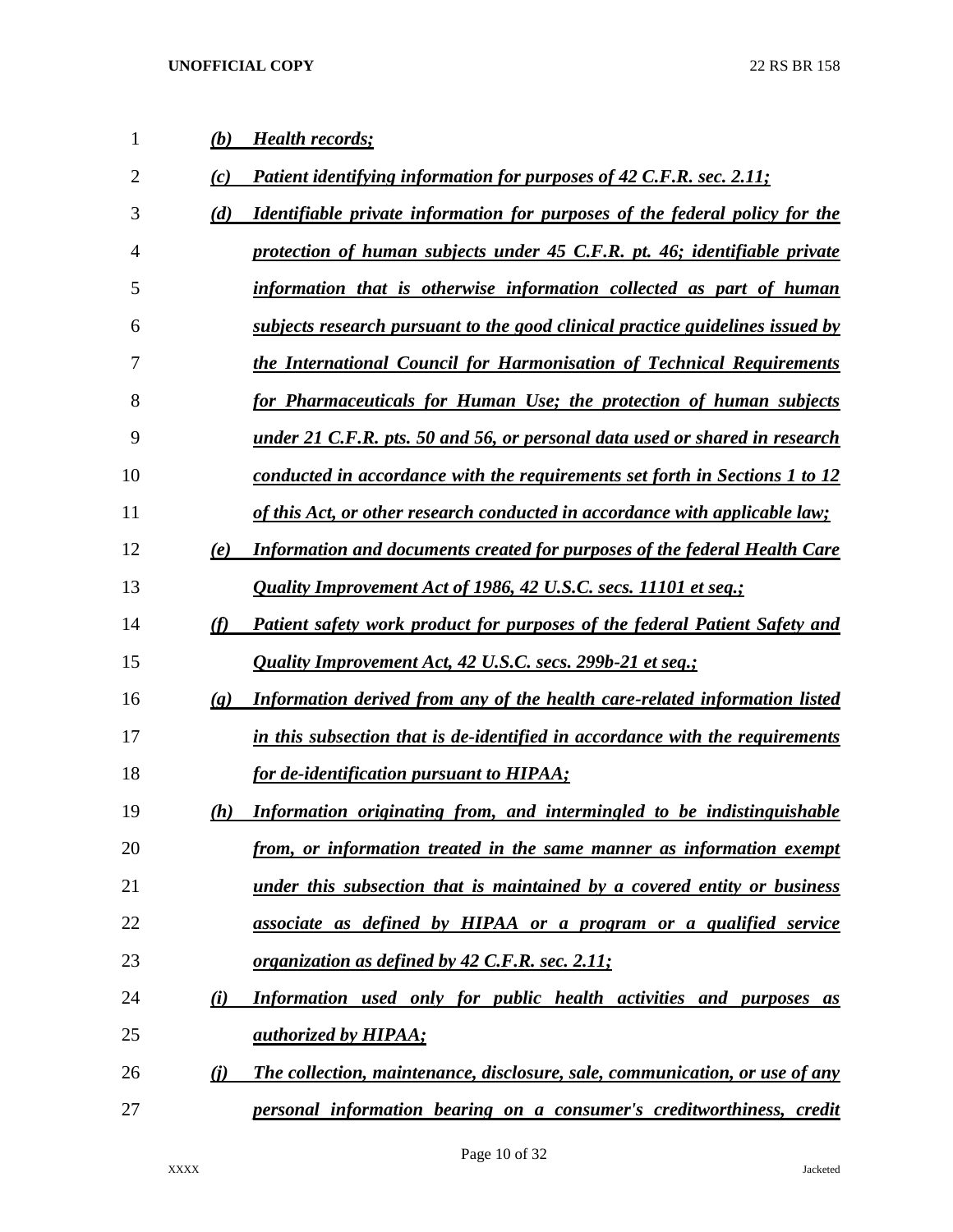| 1              | standing,<br>credit<br>capacity, character, general reputation, personal                          |
|----------------|---------------------------------------------------------------------------------------------------|
| $\overline{2}$ | <i>characteristics, or mode of living by a consumer reporting agency,</i>                         |
| 3              | <u>furnisher, or user that provides information for use in a consumer report,</u>                 |
| 4              | and by a user of a consumer report, but only to the extent that such activity                     |
| 5              | is regulated by and authorized under the federal Fair Credit Reporting Act,                       |
| 6              | 15 U.S.C. secs. 1681 et seq.;                                                                     |
| 7              | (k)<br>Personal data collected, processed, sold, or disclosed in compliance with the              |
| 8              | <i>federal Driver's Privacy Protection Act of 1994, 18 U.S.C. secs. 2721 et seq.;</i>             |
| 9              | (l)<br>Personal data regulated by the federal Family Educational Rights and                       |
| 10             | Privacy Act, 20 U.S.C. secs. 1232g et seq.;                                                       |
| 11             | <b>Personal data collected, processed, sold, or disclosed in compliance with the</b><br>(m)       |
| 12             | federal Farm Credit Act, 12 U.S.C. secs. 2001 et seq.; and                                        |
| 13             | Data processed or maintained:<br>(n)                                                              |
| 14             | As the emergency contact information of an individual used for<br>1.                              |
| 15             | <i>emergency contact purposes; or</i>                                                             |
| 16             | 2.<br>That is necessary to retain to administer benefits for another                              |
| 17             | individual relating to the individual under subparagraph 1. of this                               |
| 18             | paragraph and used for the purposes of administering those benefits;                              |
| 19             | in connection with the gathering, dissemination, or reporting of news or                          |
| 20             | information to the public by news media.                                                          |
| 21             | (4)<br>Controllers and processors that comply with the verifiable parental consent                |
| 22             | requirements of the Children's Online Privacy Protection Act, 15 U.S.C. secs.                     |
| 23             | 6501 et seq., shall be deemed compliant with any obligation to obtain parental                    |
| 24             | consent under Sections 1 to 12 of this Act.                                                       |
| 25             | A NEW SECTION OF KRS CHAPTER 367 IS CREATED TO<br>$\rightarrow$ SECTION 3.                        |
| 26             | <b>READ AS FOLLOWS:</b>                                                                           |
| 27             | A consumer may invoke the consumer rights authorized pursuant to this section<br>$\mathcal{L}(I)$ |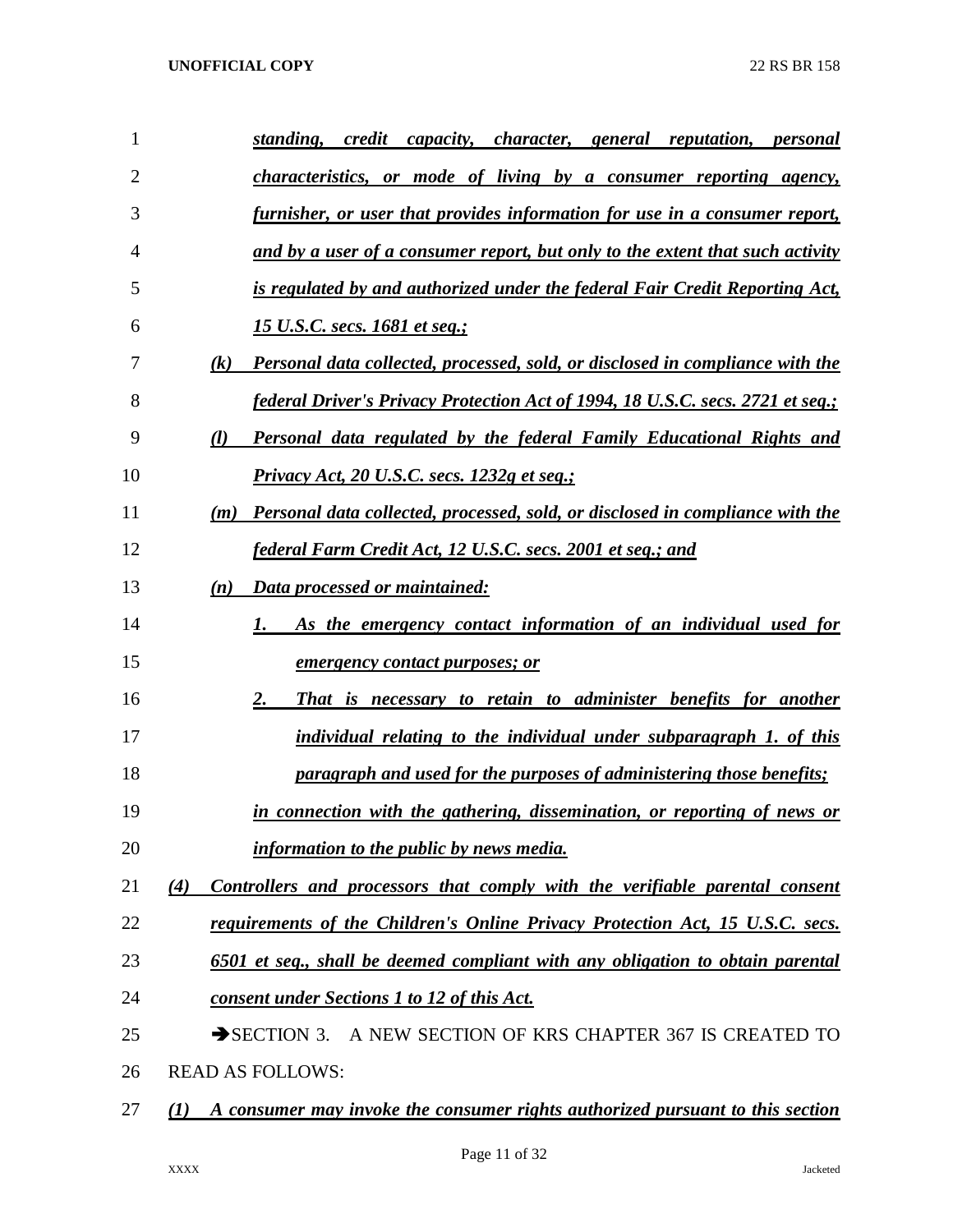| 1  |     | at any time by submitting a request to a controller, via the means specified by the      |
|----|-----|------------------------------------------------------------------------------------------|
| 2  |     | controller pursuant to Section 4 of this Act, specifying the consumer rights the         |
| 3  |     | consumer wishes to invoke. A child's parent or legal guardian may invoke such            |
| 4  |     | consumer rights on behalf of the child regarding processing personal data                |
| 5  |     | belonging to the child.                                                                  |
| 6  | (2) | A controller shall comply with an authenticated consumer request to exercise the         |
| 7  |     | right:                                                                                   |
| 8  |     | To confirm whether or not a controller is processing the consumer's<br>(a)               |
| 9  |     | personal data and to access such personal data;                                          |
| 10 |     | (b)<br>To delete personal data provided by the consumer;                                 |
| 11 |     | (c)<br>To obtain a copy of the consumer's personal data that the consumer                |
| 12 |     | previously provided to the controller in a portable and, to the extent                   |
| 13 |     | technically practicable, readily usable format that allows the consumer to               |
| 14 |     | read or transmit the data to another controller without hindrance, where                 |
| 15 |     | <i>the processing is carried out by automated means;</i>                                 |
| 16 |     | (d)<br><u>To opt out of targeted advertising:</u>                                        |
| 17 |     | To opt out of tracking; and<br>(e)                                                       |
| 18 |     | (f)<br>To opt out of the sale or sharing of personal data.                               |
| 19 | (3) | <b>Except as otherwise provided in Subsection (4) of this section and Sections 6 and</b> |
| 20 |     | <u>7 of this Act, a controller shall comply with a request by a consumer to exercise</u> |
| 21 |     | the consumer rights pursuant to this section as follows:                                 |
| 22 |     | A controller shall respond to the consumer without undue delay, but in all<br>(a)        |
| 23 |     | cases within thirty (30) days of receipt of the request submitted pursuant to            |
| 24 |     | the methods described in this section. The response period may be extended               |
| 25 |     | once by fifteen (15) additional days when reasonably necessary, taking into              |
| 26 |     | <u>account the complexity and number of the consumer's requests, so long as</u>          |
| 27 |     | the controller informs the consumer of any such extension within the initial             |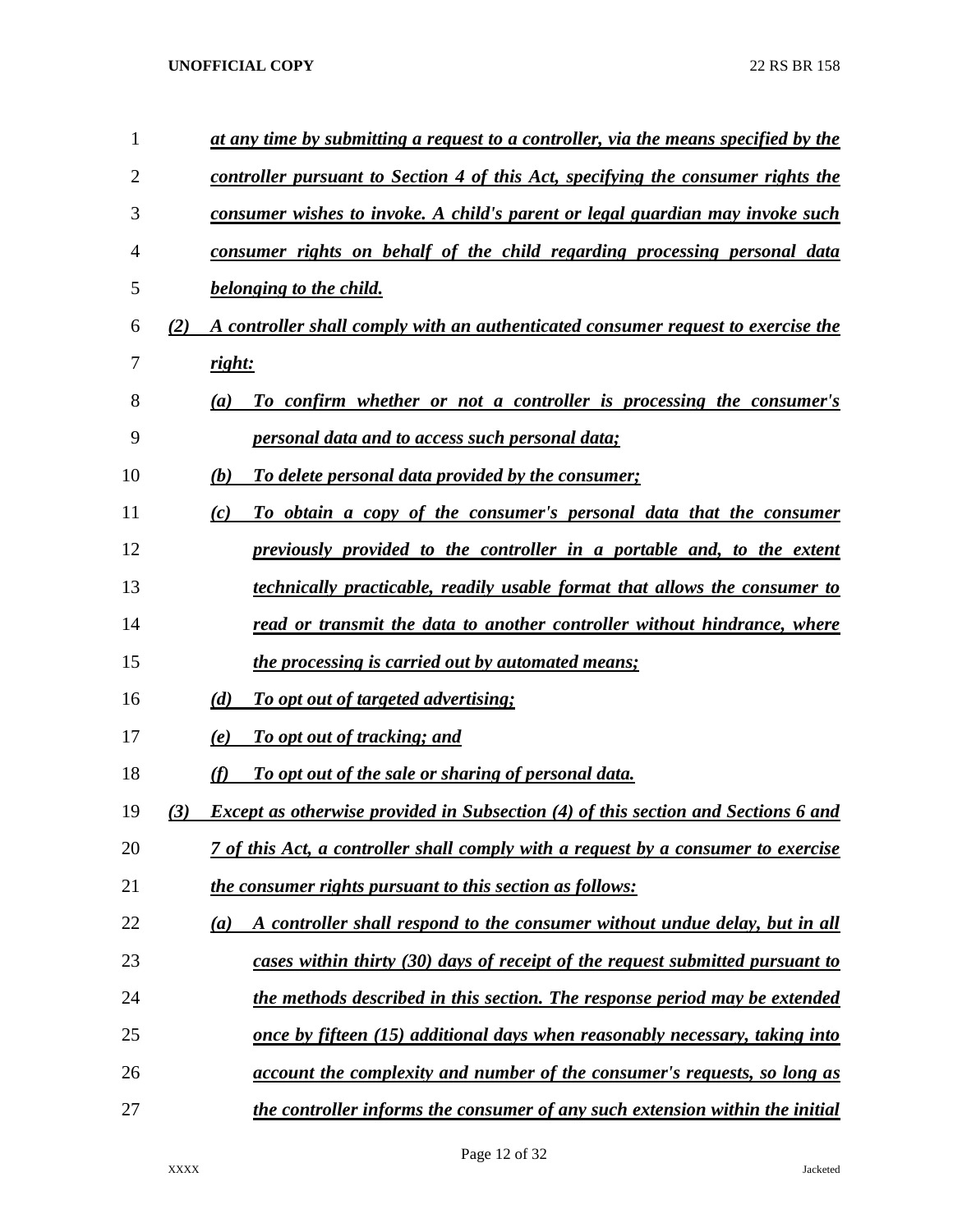| 1              | thirty (30) day response period, together with the reason for the extension;               |
|----------------|--------------------------------------------------------------------------------------------|
| $\overline{2}$ | If a controller declines to take action regarding the consumer's request, the<br>(b)       |
| 3              | controller shall inform the consumer without undue delay, but in all cases                 |
| $\overline{4}$ | and at the latest within thirty (30) days of receipt of the request, of the                |
| 5              | <i>justification for declining to take action; and</i>                                     |
| 6              | (c)<br>Information provided in response to a consumer request shall be provided            |
| 7              | by a controller free of charge, at least twice annually per consumer. If                   |
| 8              | requests from a consumer are excessive, repetitive, technically infeasible, or             |
| 9              | manifestly unfounded, such as when the controller reasonably believes that                 |
| 10             | the primary purpose of the requests is not to exercise a consumer right, the               |
| 11             | controller may charge the consumer a reasonable fee to cover the                           |
| 12             | <i>administrative costs of complying with the request or decline to act on the</i>         |
| 13             | request. The controller bears the burden of demonstrating the excessive,                   |
| 14             | repetitive, technically infeasible, or manifestly unfounded nature of the                  |
| 15             | request.                                                                                   |
| 16             | A controller shall not be required to comply with a request to exercise any of the<br>(4)  |
| 17             | rights set forth in this section if the controller is unable to authenticate the           |
| 18             | request using commercially reasonable efforts. In such a case, the controller              |
| 19             | may, but is not required to, request the provision of additional information               |
| 20             | reasonably necessary to authenticate the request.                                          |
| 21             | (5)<br>A controller shall:                                                                 |
| 22             | Establish an internal process whereby a consumer may appeal a refusal to<br>(a)            |
| 23             | take action on a request to exercise any of the rights set forth in this section           |
| 24             | within a reasonable period of time after the controller refuses to take action             |
| 25             | <u>on such request;</u>                                                                    |
| 26             | <b>Ensure that the appeal process is conspicuously available and as easy to use</b><br>(b) |
| 27             | as the process for submitting a request to exercise a right under this section;            |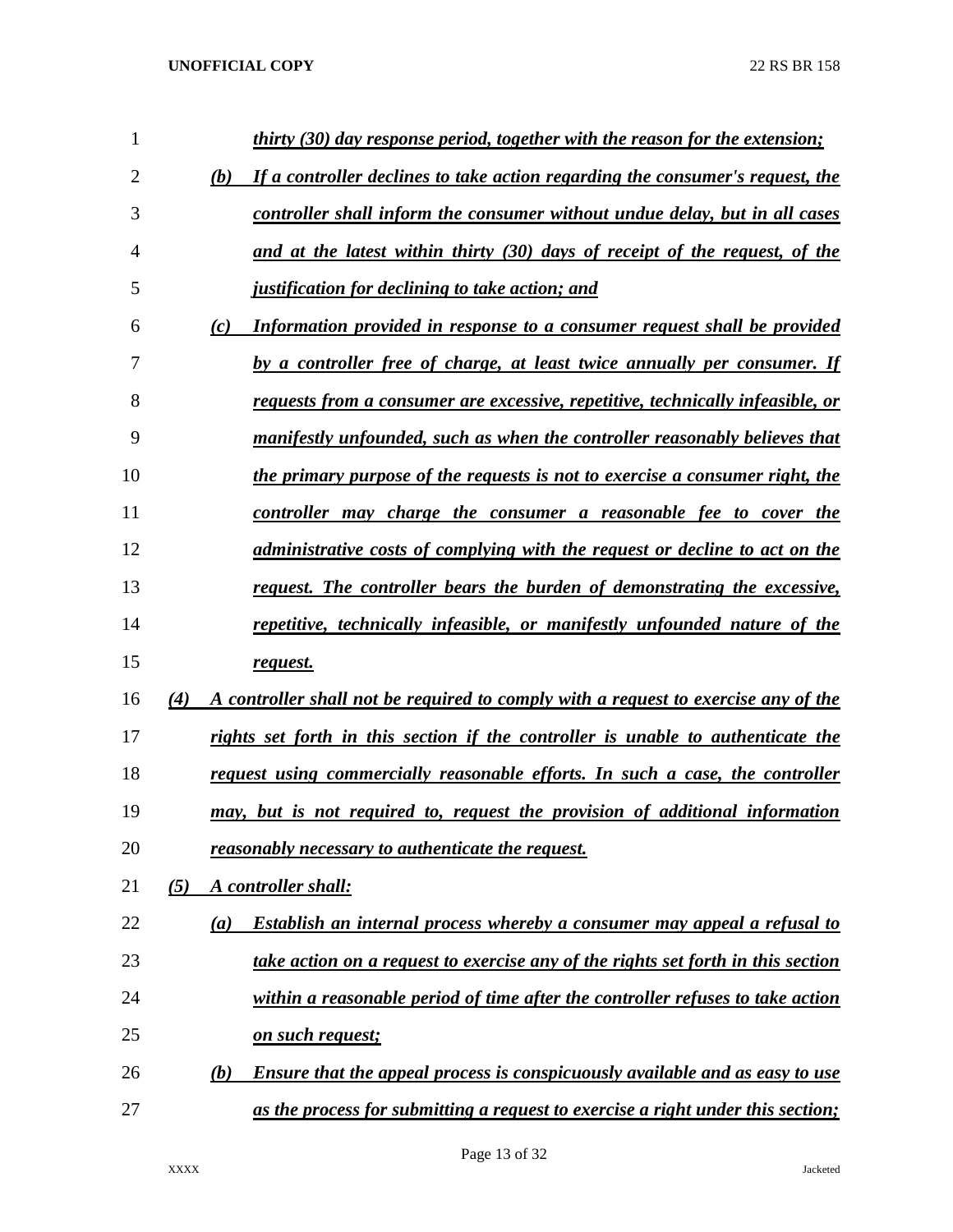| 1  | (c)              | Inform the consumer of any action taken or not taken in response to the              |
|----|------------------|--------------------------------------------------------------------------------------|
| 2  |                  | <u>appeal, along with a written explanation of the reasons in support thereof,</u>   |
| 3  |                  | within thirty (30) days of receipt of an appeal. That period may be extended         |
| 4  |                  | by sixty (60) additional days where reasonably necessary, taking into                |
| 5  |                  | account the complexity and number of the requests serving as the basis for           |
| 6  |                  | the appeal. The controller shall inform the consumer of such an extension            |
| 7  |                  | within thirty (30) days of receipt of the appeal, together with the reasons for      |
| 8  |                  | <u>the delay. The controller shall also provide the consumer with an e-mail</u>      |
| 9  |                  | address or other online mechanism through which the consumer may                     |
| 10 |                  | submit the appeal, along with any action taken or not taken by the                   |
| 11 |                  | <u>controller in response to the appeal and the controller's written explanation</u> |
| 12 |                  | of the reasons in support thereof, to the Attorney General; and                      |
| 13 | (d)              | When informing a consumer of any action taken or not taken in response to            |
| 14 |                  | an appeal pursuant to this subsection, clearly and prominently provide the           |
| 15 |                  | consumer with information about how to file a complaint with the                     |
| 16 |                  | <b>Consumer Protection Division of the Attorney General's office. The</b>            |
| 17 |                  | <u>controller shall maintain records of all such appeals and how it responded</u>    |
| 18 |                  | to them for at least twenty-four (24) months and shall, upon request,                |
| 19 |                  | compile and provide a copy of such records to the Attorney General.                  |
| 20 |                  | SECTION 4. A NEW SECTION OF KRS CHAPTER 367 IS CREATED TO                            |
| 21 |                  | <b>READ AS FOLLOWS:</b>                                                              |
| 22 | $\mathcal{L}(I)$ | A controller shall:                                                                  |
| 23 | (a)              | <b>Establish, implement, and maintain reasonable administrative, technical,</b>      |
| 24 |                  | and physical data security practices to protect the confidentiality, integrity,      |
| 25 |                  | and accessibility of personal data. Such data security practices shall be            |
| 26 |                  | appropriate to the volume and nature of the personal data at issue;                  |
| 27 | (b)              | Not process personal data in violation of state and federal laws that prohibit       |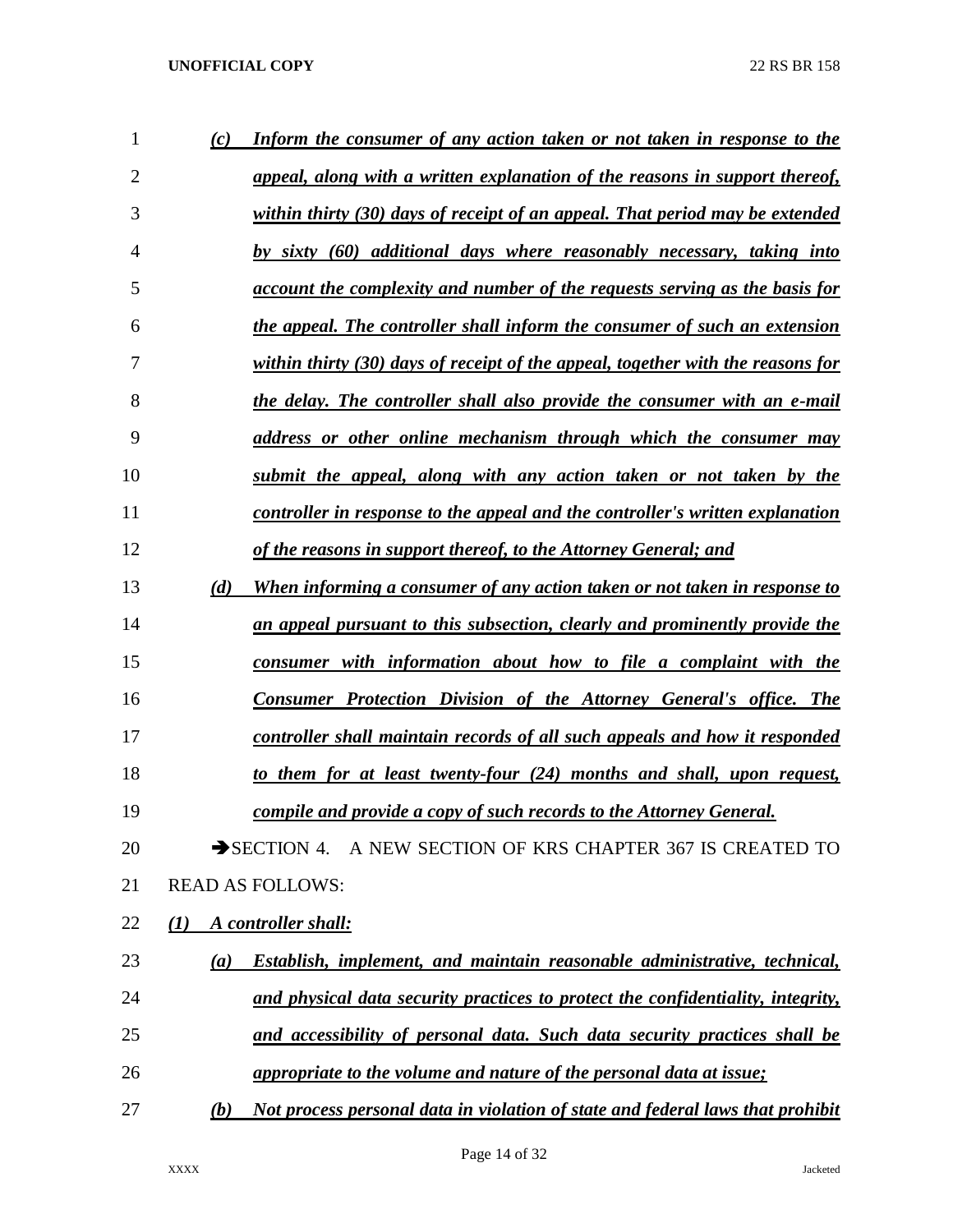| 1  |     | unlawful discrimination against consumers. A controller shall not                  |
|----|-----|------------------------------------------------------------------------------------|
| 2  |     | discriminate against a consumer for exercising any of the consumer rights          |
| 3  |     | contained in this Section 3 of this Act, including denying goods or services,      |
| 4  |     | charging different prices or rates for goods or services, or providing a           |
| 5  |     | different level of quality of goods and services to the consumer. However,         |
| 6  |     | nothing in this paragraph shall be construed to require a controller to            |
| 7  |     | provide a product or service that requires the personal data of a consumer         |
| 8  |     | that the controller does not collect or maintain or to prohibit a controller       |
| 9  |     | from offering a different price, rate, level, quality, or selection of goods or    |
| 10 |     | services to a consumer, including offering goods or services for no fee, if        |
| 11 |     | the consumer has exercised his or her right to opt out pursuant to Section 3       |
| 12 |     | of this Act or the offer is related to a consumer's informed, voluntary            |
| 13 |     | participation in a bona fide loyalty, rewards, premium features, discounts,        |
| 14 |     | <u>or club card program;</u>                                                       |
| 15 | (c) | Not process sensitive data concerning a consumer for a non-exempt                  |
| 16 |     | purpose without the consumer having been presented with clear and                  |
| 17 |     | <u>conspicuous notice and an opportunity to opt out of such processing, or, in</u> |
| 18 |     | the case of the processing of sensitive data collected from a child, for           |
| 19 |     | purposes of delivering a product or service requested by the parent of such        |
| 20 |     | child, without processing such data in accordance with the federal                 |
| 21 |     | Children's Online Privacy Protection Act, 15 U.S.C. secs. 6501 et seq.; and        |
| 22 | (d) | Upon a request made by the Office of the Attorney General pursuant to any          |
| 23 |     | investigation or action taken under Section 9 of this Act, provide the             |
| 24 |     | <u>Attorney General with the specific third parties, if any, with whom the</u>     |
| 25 |     | controller shares or sells personal data relevant to the Attorney General's        |
| 26 |     | <i>investigation or action, including:</i>                                         |
| 27 |     | <b>Each location, whether domestic or international, at which each third</b><br>1. |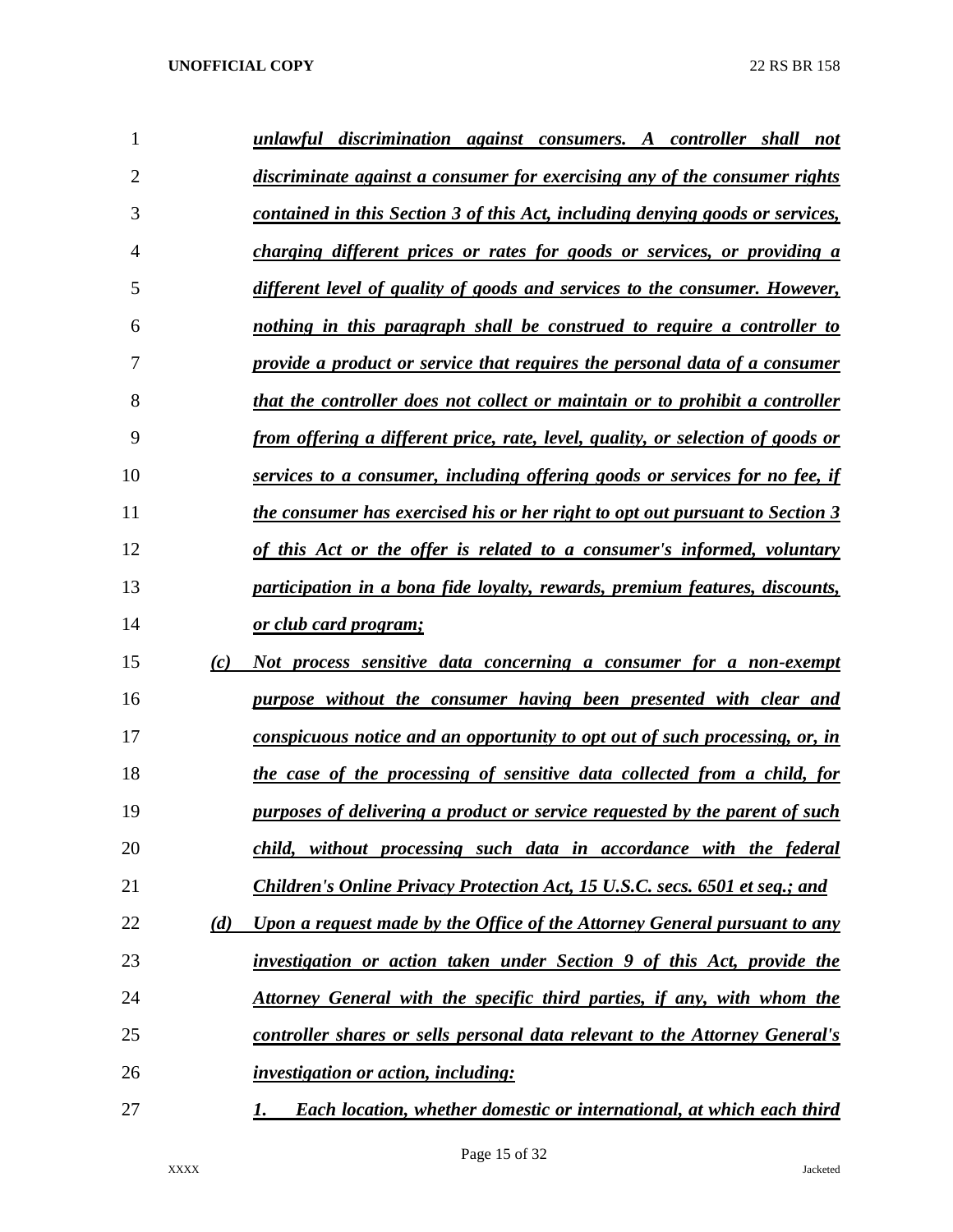| 1              | party retains the data;                                                                                     |
|----------------|-------------------------------------------------------------------------------------------------------------|
| $\overline{2}$ | 2.<br><b>The length of time each third party retains the data; and</b>                                      |
| 3              | The use or uses to which the data is put by each third party.<br>3.                                         |
| 4              | Any provision of a contract or agreement of any kind that purports to waive or<br>(2)                       |
| 5              | limit in any way consumer rights pursuant to Section 3 of this Act shall be                                 |
| 6              | <u>deemed contrary to public policy and shall be void and unenforceable.</u>                                |
| 7              | Controllers shall provide consumers with a reasonably accessible, clear, and<br>(3)                         |
| 8              | meaningful privacy notice that includes:                                                                    |
| 9              | The specific pieces of personal data processed by the controller;<br>(a)                                    |
| 10             | The purpose for processing personal data;<br>(b)                                                            |
| 11             | <u>How consumers may exercise their consumer rights pursuant to Section 3</u><br>(c)                        |
| 12             | of this Act;                                                                                                |
| 13             | The specific types of personal data that the controller shares with, or sells<br>(d)                        |
| 14             | to, third parties, if any;                                                                                  |
| 15             | The categories of third parties, if any, with whom the controller shares or<br>(e)                          |
| 16             | sells personal data, including:                                                                             |
| 17             | <b>Each location, whether domestic or international, at which each third</b><br>1.                          |
| 18             | <i>party retains the data;</i>                                                                              |
| 19             | <b>The length of time each third party retains the data; and</b><br>2.                                      |
| 20             | <b>The use or uses to which the data is put by each third party;</b><br>3.                                  |
| 21             | (f)<br>The name and contact information of the controller;                                                  |
| 22             | The purposes for which personal data are processed, as well as the basis for<br>$\left( \mathbf{g} \right)$ |
| 23             | processing as provided in subsection (7) of this section;                                                   |
| 24             | The estimated period of time for which the controller will retain the<br>(h)                                |
| 25             | consumer's personal data or, if this is not known, the criteria that the                                    |
| 26             | <u>controller will use in determining that period of time; and</u>                                          |
| 27             | How and where consumers may exercise the rights contained in Section 3<br>(i)                               |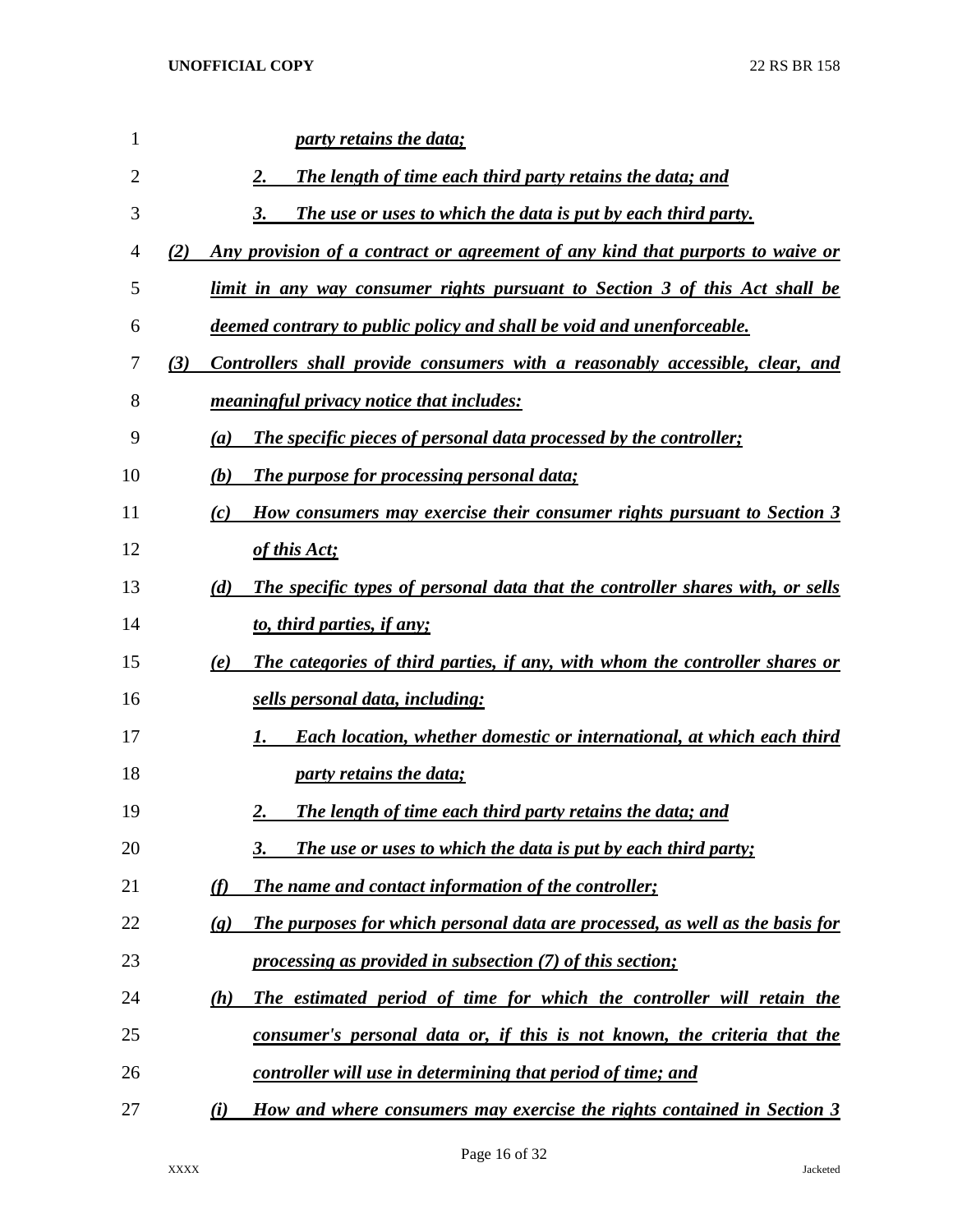| 1              |     | of this Act, including how a consumer may appeal a controller's action with          |
|----------------|-----|--------------------------------------------------------------------------------------|
| $\overline{2}$ |     | regard to the consumer's request;                                                    |
| 3              | (4) | If a controller sells or shares personal data to third parties or processes personal |
| 4              |     | data for targeted advertising or tracking, the controller shall clearly and          |
| 5              |     | conspicuously disclose the processing, as well as the manner in which a              |
| 6              |     | consumer may exercise the right to opt out of the processing.                        |
| 7              | (5) | A controller shall establish in clear and plain language in a privacy notice one     |
| 8              |     | $(1)$ or more secure and reliable means for consumers to submit a request to         |
| 9              |     | exercise their consumer rights under Section 3 of this Act. Such means shall take    |
| 10             |     | into account the ways in which consumers normally interact with the controller,      |
| 11             |     | the need for secure and reliable communication of such requests, and the ability     |
| 12             |     | of the controller to authenticate the identity of the consumer making the request.   |
| 13             |     | Controllers shall not require a consumer to create a new account in order to         |
| 14             |     | <u>exercise consumer rights pursuant to Section 3 of this Act but may require a</u>  |
| 15             |     | consumer to use an existing account.                                                 |
| 16             | (6) | Controllers shall ensure that any privacy notices or disclosures required under      |
| 17             |     | this section:                                                                        |
| 18             |     | Use clear and plain language;<br>(a)                                                 |
| 19             |     | Are provided in English and any other language in which the controller<br>(b)        |
| 20             |     | communicates with the consumer to whom the information pertains; and                 |
| 21             |     | Are understandable to the least sophisticated consumer.<br>(c)                       |
| 22             | (7) | Controllers shall not process the personal data of a consumer unless at least one    |
| 23             |     | $(1)$ of the following conditions applies:                                           |
| 24             |     | The controller is able to demonstrate that all of the following apply:<br>(a)        |
| 25             |     | The consumer has provided consent to process his or her personal<br>1.               |
| 26             |     | $data for one (1) or more specific purposes or, in the case of processing$           |
| 27             |     | the personal data of a child, the parent or legal guardian of the child              |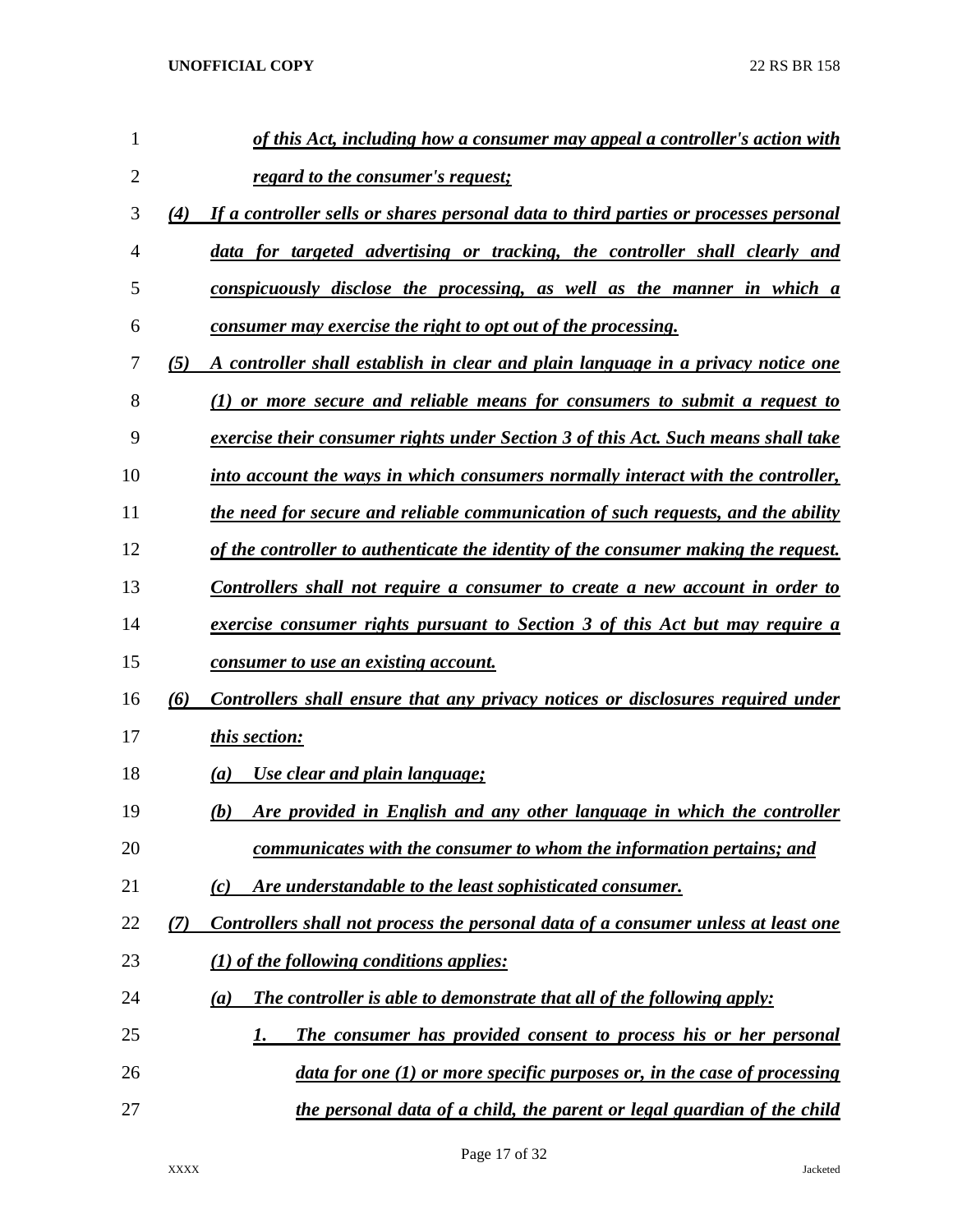| 1  |          | has provided such consent;                                                       |
|----|----------|----------------------------------------------------------------------------------|
| 2  |          | The consumer is informed prior to providing consent under this<br>2.             |
| 3  |          | subsection that they may withdraw such consent at any time and how               |
| 4  |          | such consent may be withdrawn;                                                   |
| 5  |          | The consent provided under this subsection is as easy for the<br>3.              |
| 6  |          | consumer to withdraw as it is to give;                                           |
| 7  |          | The controller does not require the consumer to provide consent as a<br>4.       |
| 8  |          | condition of using the controller's product or service, unless                   |
| 9  |          | processing the consumer's personal data is required to provide the               |
| 10 |          | <i>product or service to the consumer; and</i>                                   |
| 11 |          | If the consumer grants consent as part of a written declaration that<br>5.       |
| 12 |          | also concerns other matters, the request for consent is clearly                  |
| 13 |          | distinguishable from the other matters in an intelligible and easily             |
| 14 |          | <i><u><b>accessible form using clear and plain language;</b></u></i>             |
| 15 | (b)      | The processing is necessary to perform a contract to which the consumer is       |
| 16 |          | <u>a party or in order to take steps at the request of the consumer prior to</u> |
| 17 |          | <i>entering into a contract;</i>                                                 |
| 18 | (c)      | The processing is necessary for the controller to comply with a legal            |
| 19 |          | <i>obligation to which it is subject;</i>                                        |
| 20 | (d)      | The processing is necessary to protect the vital interests of the consumer or    |
| 21 |          | another natural person, and the processing cannot be manifestly based on         |
| 22 |          | <u>another legal basis;</u>                                                      |
| 23 | (e)      | The processing is necessary to perform a task carried out in the public          |
| 24 |          | interest or to exercise official authority vested in the controller; or          |
| 25 | $\omega$ | The processing is necessary for the purposes of the legitimate interests         |
| 26 |          | pursued by the controller or by a third party, except where such legitimate      |
| 27 |          | interests are overridden by the fundamental privacy interests of the             |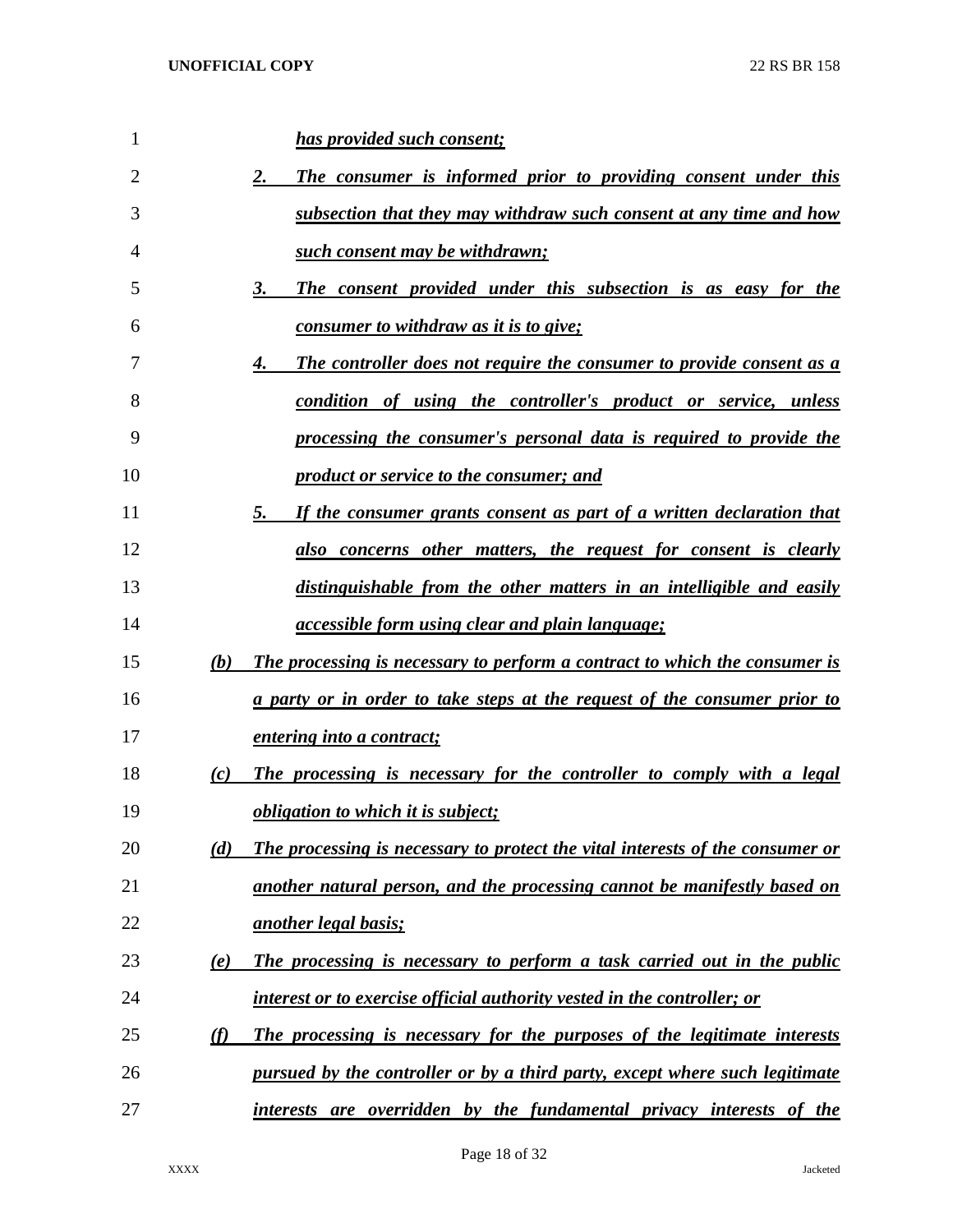| $\mathbf{1}$ | consumer, in particular when processing the personal data of a child.                             |
|--------------|---------------------------------------------------------------------------------------------------|
| 2            | (8)<br>A controller's collection of personal data shall be limited to what is reasonably          |
| 3            | necessary in relation to the purposes for which the personal data is processed.                   |
| 4            | (9)<br>A controller shall store or otherwise retain personal data such that it can be             |
| 5            | attributed to a consumer for no longer than is necessary for the purposes for                     |
| 6            | which the personal data are processed.                                                            |
| 7            | <b>Except as provided in Sections 1 to 12 of this Act, a controller shall collect and</b><br>(10) |
| 8            | process personal data only for specified and legitimate purposes, and a controller                |
| 9            | may not further process personal data in a manner that is not reasonably                          |
| 10           | necessary to or compatible with those purposes, unless the controller obtains the                 |
| 11           | consumer's consent and such consent meets the conditions set forth in subsection                  |
| 12           | $(7)(a)$ of this section.                                                                         |
| 13           | A controller shall not process personal data on the basis of a consumer's or a<br>(11)            |
| 14           | class of consumers' actual or perceived race, color, ethnicity, religion, national                |
| 15           | origin, sex, gender, gender identity, sexual orientation, family status, lawful                   |
| 16           | source of income, or disability, in a manner that unlawfully discriminates against                |
| 17           | the consumer or class of consumers with respect to the offering or provision of:                  |
| 18           | Housing;<br>(a)                                                                                   |
| 19           | <b>Employment;</b><br>(b)                                                                         |
| 20           | Credit;<br>(c)                                                                                    |
| 21           | (d)<br><b>Education</b> ; or                                                                      |
| 22           | The goods, services, facilities, privileges, advantages, or accommodations of<br>(e)              |
| 23           | <u>any place of public accommodation.</u>                                                         |
| 24           | A controller shall not discriminate against a consumer for exercising any of the<br>(12)          |
| 25           | consumer rights contained in Section 3 of this Act, including denying goods or                    |
| 26           | services, charging different prices or rates for goods or services, or providing a                |
| 27           | different level of quality of goods and services to the consumer. However, nothing                |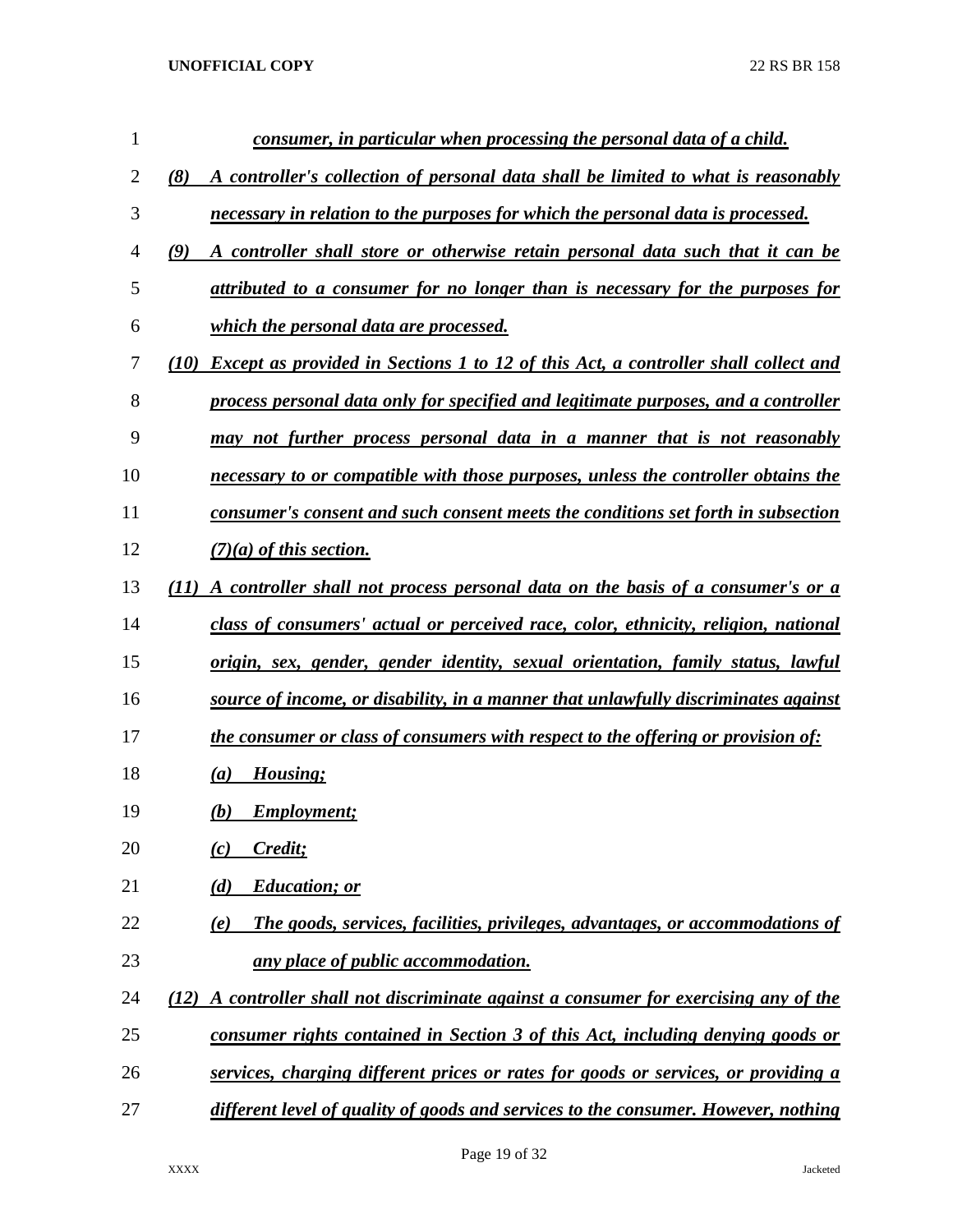| 1              | in this subsection shall be construed to require a controller to provide a product                  |
|----------------|-----------------------------------------------------------------------------------------------------|
| $\overline{2}$ | <u>or service that requires the personal data of a consumer that the controller does</u>            |
| 3              | not collect or maintain or to prohibit a controller from offering a different price,                |
| 4              | rate, level, quality, or selection of goods or services to a consumer, including                    |
| 5              | <u>offering goods or services for no fee, if the consumer has exercised his or her</u>              |
| 6              | right to opt out pursuant to Section 3 of this Act or the offer is related to a                     |
| 7              | consumer's voluntary participation in a bona fide loyalty, rewards, premium                         |
| 8              | <u>features, discounts, or club card program.</u>                                                   |
| 9              | If a consumer exercises his or her right to opt out pursuant to Section 3 of this<br>(13)           |
| 10             | Act, a controller shall not sell or share personal data to a third party as part of a               |
| 11             | bona fide loyalty, rewards, premium features, discounts, or club card program in                    |
| 12             | <i>which the consumer voluntarily participates unless:</i>                                          |
| 13             | The sale or sharing of personal data to third parties is reasonably necessary<br>(a)                |
| 14             | to enable the third party to provide a benefit to which the consumer is                             |
| 15             | entitled as part of such program;                                                                   |
| 16             | The sale or sharing of personal data to third parties is clearly disclosed in<br>(b)                |
| 17             | <i>the program's terms;</i>                                                                         |
| 18             | The third party uses the personal data only for purposes of facilitating such<br>(c)                |
| 19             | <u>a benefit to which the consumer is entitled as part of such program; and</u>                     |
| 20             | The third party does not retain or use, transfer, or disclose the personal data<br>(d)              |
| 21             | for any other purpose.                                                                              |
| 22             | <b>Except as otherwise provided in Sections 1 to 12 of this Act, a controller shall not</b><br>(14) |
| 23             | process sensitive data concerning a consumer without obtaining the consumer's                       |
| 24             | <u>consent pursuant to subsection <math>(7)(a)</math> of this section or, in the case of the</u>    |
| 25             | processing of sensitive data of a child, without obtaining consent from the child's                 |
| 26             | parent or lawful guardian, in accordance with the requirements set forth in the                     |
| 27             | Children's Online Privacy Protection Act, 15 U.S.C. secs. 6501 et seq.                              |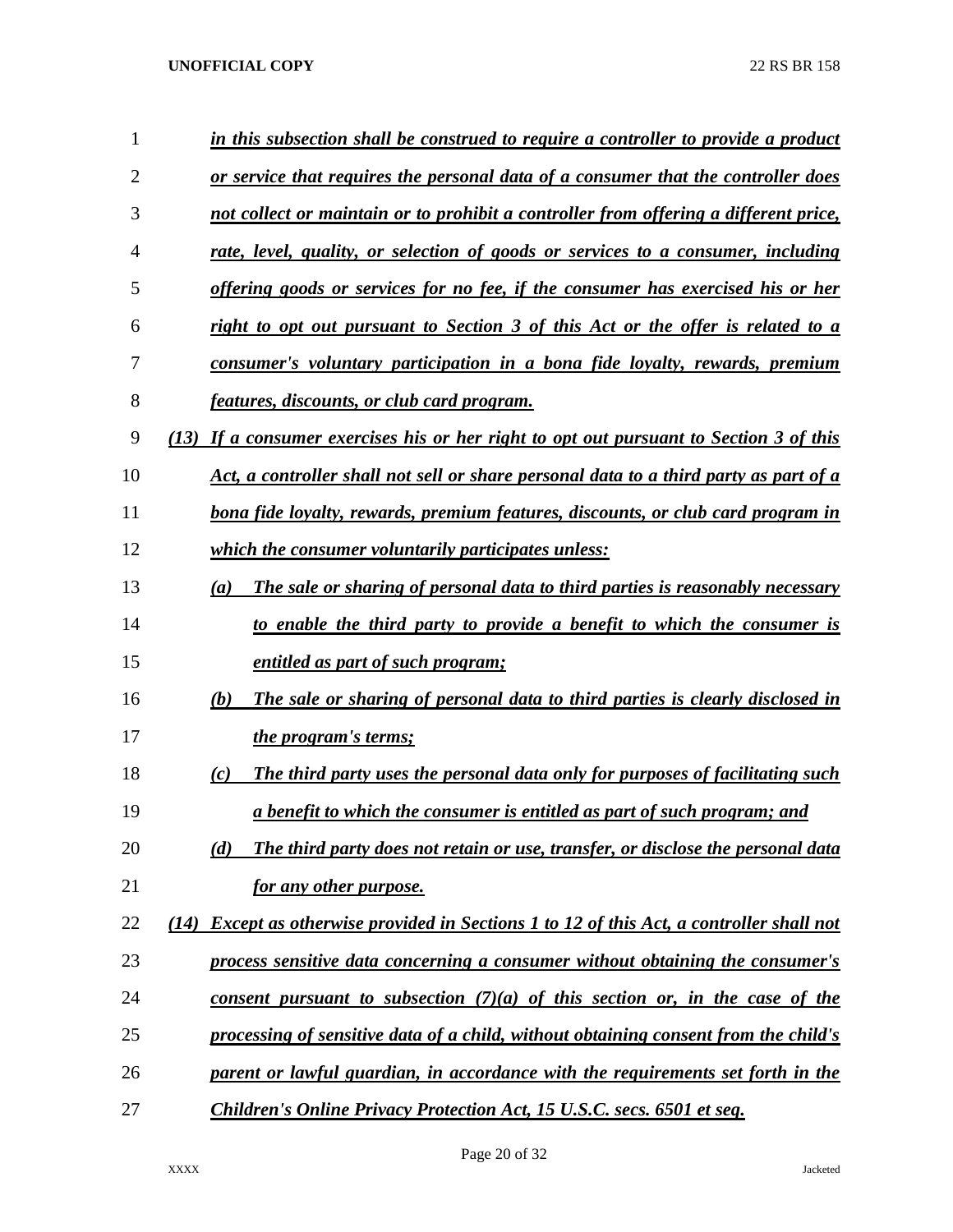| 1              | <b>Except as otherwise provided in Sections 1 to 12 of this Act, a controller shall not</b><br>(15) |
|----------------|-----------------------------------------------------------------------------------------------------|
| $\overline{2}$ | process the personal data of a child for the purposes of targeted advertising or                    |
| 3              | tracking.                                                                                           |
| $\overline{4}$ | <b>Except as otherwise provided in Sections 1 to 12 of this Act, a controller shall not</b><br>(16) |
| 5              | process the personal data of a consumer that is not a child and is younger than                     |
| 6              | eighteen (18) years old for the purposes of targeted advertising or tracking or the                 |
| 7              | sale or sharing of personal data without obtaining consent from such consumer                       |
| 8              | pursuant to subsection $(7)(a)$ of this section.                                                    |
| 9              | A NEW SECTION OF KRS CHAPTER 367 IS CREATED TO<br>$\rightarrow$ SECTION 5.                          |
| 10             | <b>READ AS FOLLOWS:</b>                                                                             |
| 11             | (1)<br>A processor shall adhere to the instructions of a controller and shall assist the            |
| 12             | controller in meeting its obligations under Sections 1 to 12 of this Act. Such                      |
| 13             | <i><u>assistance shall include:</u></i>                                                             |
| 14             | Taking into account the nature of processing and the information available<br>(a)                   |
| 15             | to the processor, by appropriate technical and organizational measures,                             |
| 16             | insofar as this is reasonably practicable, to fulfill the controller's obligation                   |
| 17             | to respond to consumer rights requests pursuant to Section 3 of this Act;                           |
| 18             | <u>and</u>                                                                                          |
| 19             | Taking into account the nature of processing and the information available<br>(b)                   |
| 20             | to the processor, by assisting the controller in meeting the controller's                           |
| 21             | obligations in relation to the security of processing the personal data and in                      |
| 22             | <u>relation to the notification of a breach of the security of the system of the</u>                |
| 23             | processor pursuant to KRS 365.732 or any other applicable state and                                 |
| 24             | <u>federal law in order to meet the controller's obligations.</u>                                   |
| 25             | A contract between a controller and a processor shall govern the processor's data<br>(2)            |
| 26             | processing procedures with respect to processing performed on behalf of the                         |
| 27             | controller. The contract shall be binding and shall clearly set forth instructions                  |

Page 21 of 32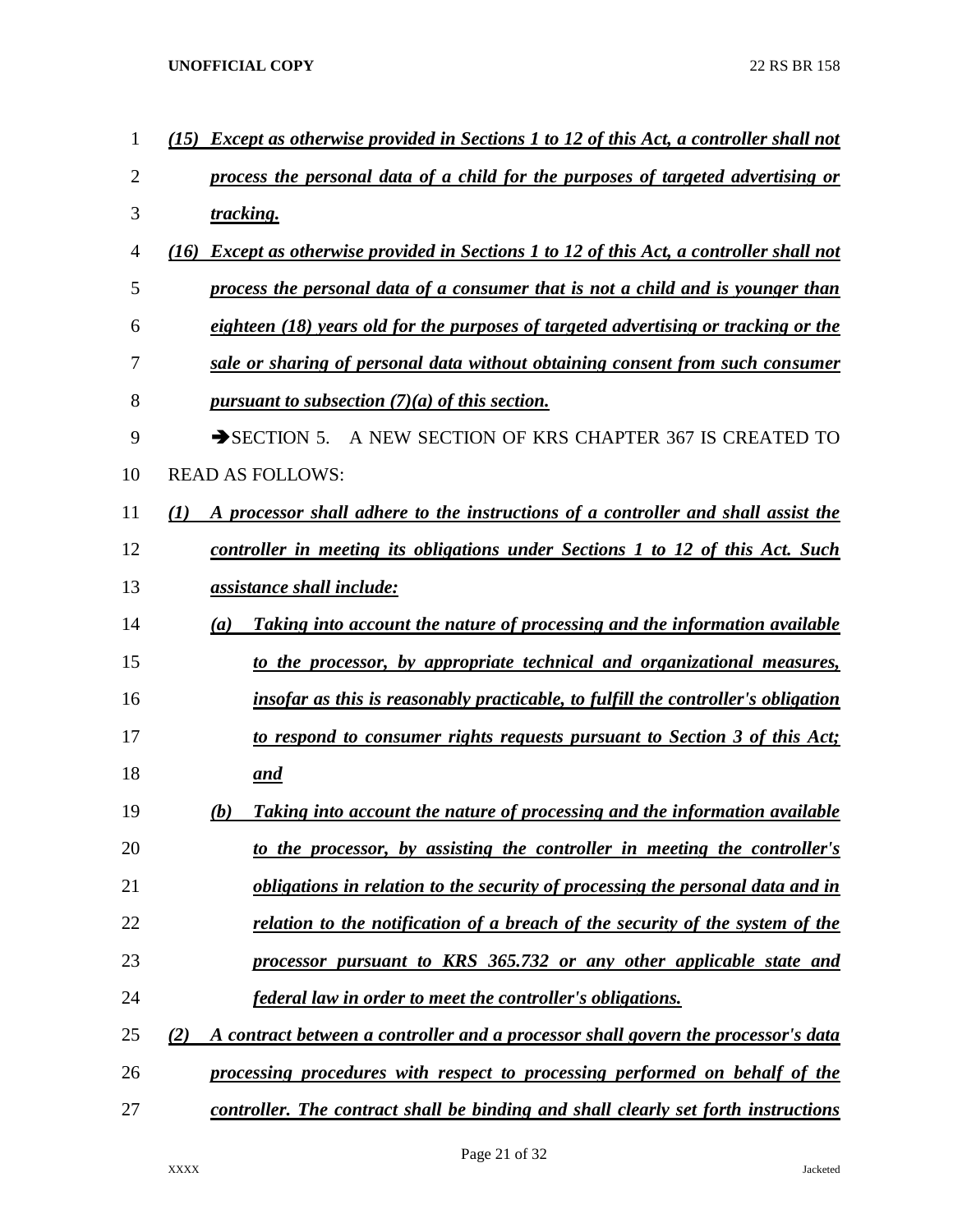| 1  | for processing personal data, the nature and purpose of processing, the type of                       |
|----|-------------------------------------------------------------------------------------------------------|
| 2  | data subject to processing, the specific, fixed duration of processing for each type                  |
| 3  | of data to be processed, and the rights and obligations of both parties. The                          |
| 4  | contract shall also include requirements that the processor shall:                                    |
| 5  | <b>Ensure that each person processing personal data is subject to a duty of</b><br>(a)                |
| 6  | confidentiality with respect to the data;                                                             |
| 7  | At the controller's direction, delete or return all personal data to the<br>(b)                       |
| 8  | controller as requested at the end of the provision of services, unless                               |
| 9  | <u>retention of the personal data is required by law;</u>                                             |
| 10 | Upon the reasonable request of the controller, make available to the<br>(c)                           |
| 11 | <u>controller information in its possession necessary to demonstrate the</u>                          |
| 12 | processor's compliance with the obligations in this section; and                                      |
| 13 | (d)<br><b>Engage any subcontractor pursuant to a written contract in accordance</b>                   |
| 14 | with this subsection that requires the subcontractor to meet the obligations                          |
| 15 | of the processor with respect to the personal data.                                                   |
| 16 | <b>Determining whether a person is acting as a controller or processor with respect</b><br>(3)        |
| 17 | to a specific processing of data is a fact-based determination that depends upon                      |
| 18 | <u>the context in which personal data is to be processed. A processor that continues</u>              |
| 19 | to adhere to a controller's instructions with respect to a specific processing of                     |
| 20 | personal data remains a processor.                                                                    |
| 21 | A NEW SECTION OF KRS CHAPTER 367 IS CREATED TO<br>$\rightarrow$ SECTION 6.                            |
| 22 | <b>READ AS FOLLOWS:</b>                                                                               |
| 23 | <u>Nothing in Sections 1 to 12 of this Act shall be construed to require a controller</u><br>$\bf(1)$ |
| 24 | <u>or processor to:</u>                                                                               |
| 25 | Re-identify de-identified data or pseudonymous data;<br>(a)                                           |
| 26 | Maintain de-identified or pseudonymous data in an identifiable form; or<br>(b)                        |
| 27 | Collect, obtain, retain, or access any data or technology, in order to be<br>(c)                      |

Page 22 of 32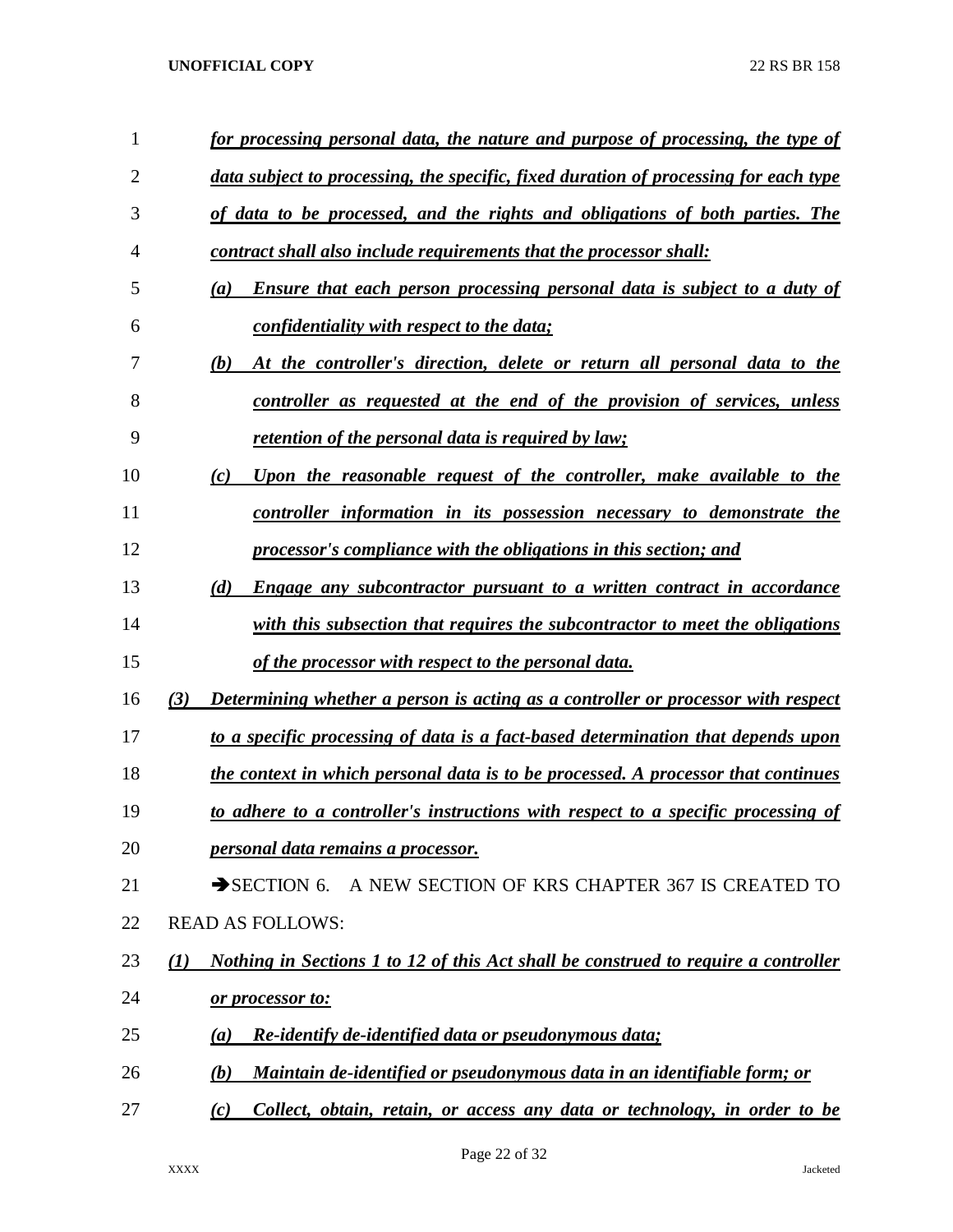| 1  | capable of associating an authenticated consumer request with personal                              |
|----|-----------------------------------------------------------------------------------------------------|
| 2  | <u>data.</u>                                                                                        |
| 3  | Nothing in Sections 1 to 12 of this Act shall be construed to require a controller<br>(2)           |
| 4  | or processor to comply with an authenticated consumer rights request, pursuant                      |
| 5  | <u>to Section 3 of this Act, if all of the following are true:</u>                                  |
| 6  | The controller is not reasonably capable of associating the request with the<br>$\left(a\right)$    |
| 7  | personal data or it would be unreasonably burdensome for the controller to                          |
| 8  | <u>associate the request with the personal data;</u>                                                |
| 9  | The controller does not use the personal data to recognize or respond to the<br>(b)                 |
| 10 | specific consumer who is the subject of the personal data, or associate the                         |
| 11 | personal data with other personal data about the same specific consumer;                            |
| 12 | and                                                                                                 |
| 13 | The controller does not sell or share the personal data to any third party or<br>(c)                |
| 14 | otherwise voluntarily disclose the personal data to any third party other                           |
| 15 | than a processor, except as otherwise permitted in this section.                                    |
| 16 | A controller that discloses pseudonymous data or de-identified data shall exercise<br>(3)           |
| 17 | <u>reasonable oversight to monitor compliance with any contractual commitments to</u>               |
| 18 | <u>which the pseudonymous data or de-identified data is subject.</u>                                |
| 19 | A NEW SECTION OF KRS CHAPTER 367 IS CREATED TO<br>$\rightarrow$ SECTION 7.                          |
| 20 | <b>READ AS FOLLOWS:</b>                                                                             |
| 21 | <b>Nothing in Sections 1 to 12 of this Act shall be construed to restrict a controller's</b><br>(1) |
| 22 | <u>or processor's ability to:</u>                                                                   |
| 23 | <b>Comply with federal, state, or local laws or regulations;</b><br>(a)                             |
| 24 | Comply with a civil, criminal, or regulatory inquiry, investigation,<br>(b)                         |
| 25 | subpoena, or summons by federal, state, local, or other governmental                                |
| 26 | <i><u>authorities;</u></i>                                                                          |
| 27 | Cooperate with law-enforcement agencies concerning conduct or activity<br>(c)                       |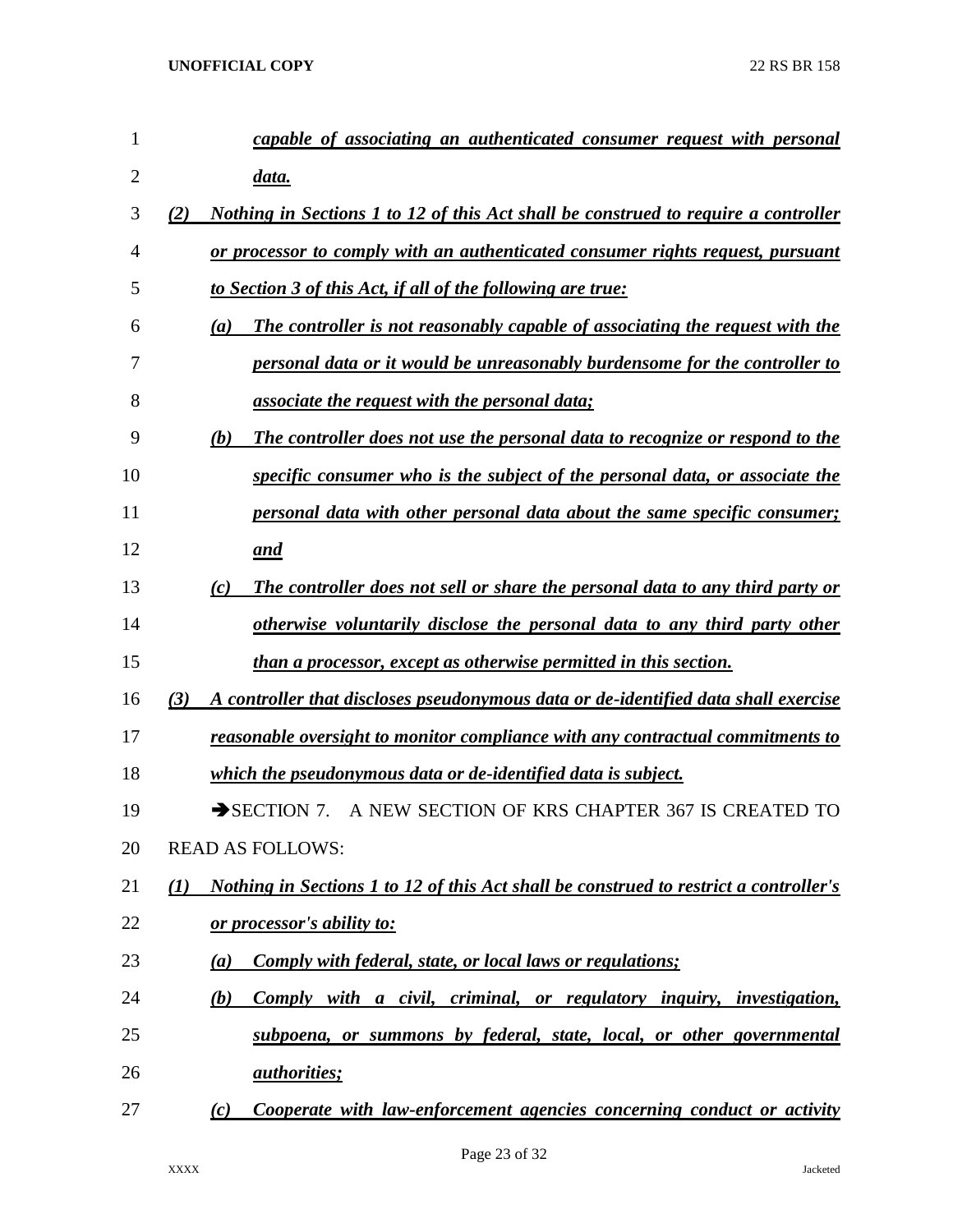| 1              |                             | that the controller or processor reasonably and in good faith believes may                  |
|----------------|-----------------------------|---------------------------------------------------------------------------------------------|
| $\overline{2}$ |                             | violate federal, state, or local laws, rules, or regulations;                               |
| 3              | (d)                         | <i><u><b>Investigate, establish, exercise, prepare for, or defend legal claims;</b></u></i> |
| 4              | (e)                         | Provide a product or service specifically requested by a consumer or a                      |
| 5              |                             | parent or guardian of a child, perform a contract to which the consumer or                  |
| 6              |                             | parent or guardian of a child is a party, including fulfilling the terms of a               |
| 7              |                             | <u>written warranty, or take steps at the request of the consumer or parent or</u>          |
| 8              |                             | <i>guardian of a child prior to entering into a contract;</i>                               |
| 9              | (f)                         | Take immediate steps to protect an interest that is essential for the life or               |
| 10             |                             | physical safety of the consumer or of another natural person, and where the                 |
| 11             |                             | processing cannot be manifestly based on another legal basis;                               |
| 12             | $\left( \mathbf{g} \right)$ | Prevent, detect, protect against, or respond to security incidents, identity                |
| 13             |                             | theft, fraud, harassment, malicious or deceptive activities, or any illegal                 |
| 14             |                             | activity; preserve the integrity or security of systems; or investigate, report,            |
| 15             |                             | <u>or prosecute those responsible for any such action;</u>                                  |
| 16             | (h)                         | Engage in public or peer-reviewed scientific or statistical research in the                 |
| 17             |                             | public interest that adheres to all other applicable ethics and privacy laws                |
| 18             |                             | and is approved, monitored, and governed by an institutional review board,                  |
| 19             |                             | <u>or similar independent oversight entities that determine:</u>                            |
| 20             |                             | If the information is likely to provide substantial benefits that do not                    |
| 21             |                             | <i>exclusively accrue to the controller;</i>                                                |
| 22             |                             | <b>The expected benefits of the research outweigh the privacy risks; and</b><br><u>2.</u>   |
| 23             |                             | If the controller has implemented reasonable safeguards to mitigate<br>3.                   |
| 24             |                             | privacy risks associated with research, including any risks associated                      |
| 25             |                             | with re-identification; or                                                                  |
| 26             | (i)                         | Assist another controller, processor, or third party with any of the                        |
| 27             |                             | <i>obligations under this subsection.</i>                                                   |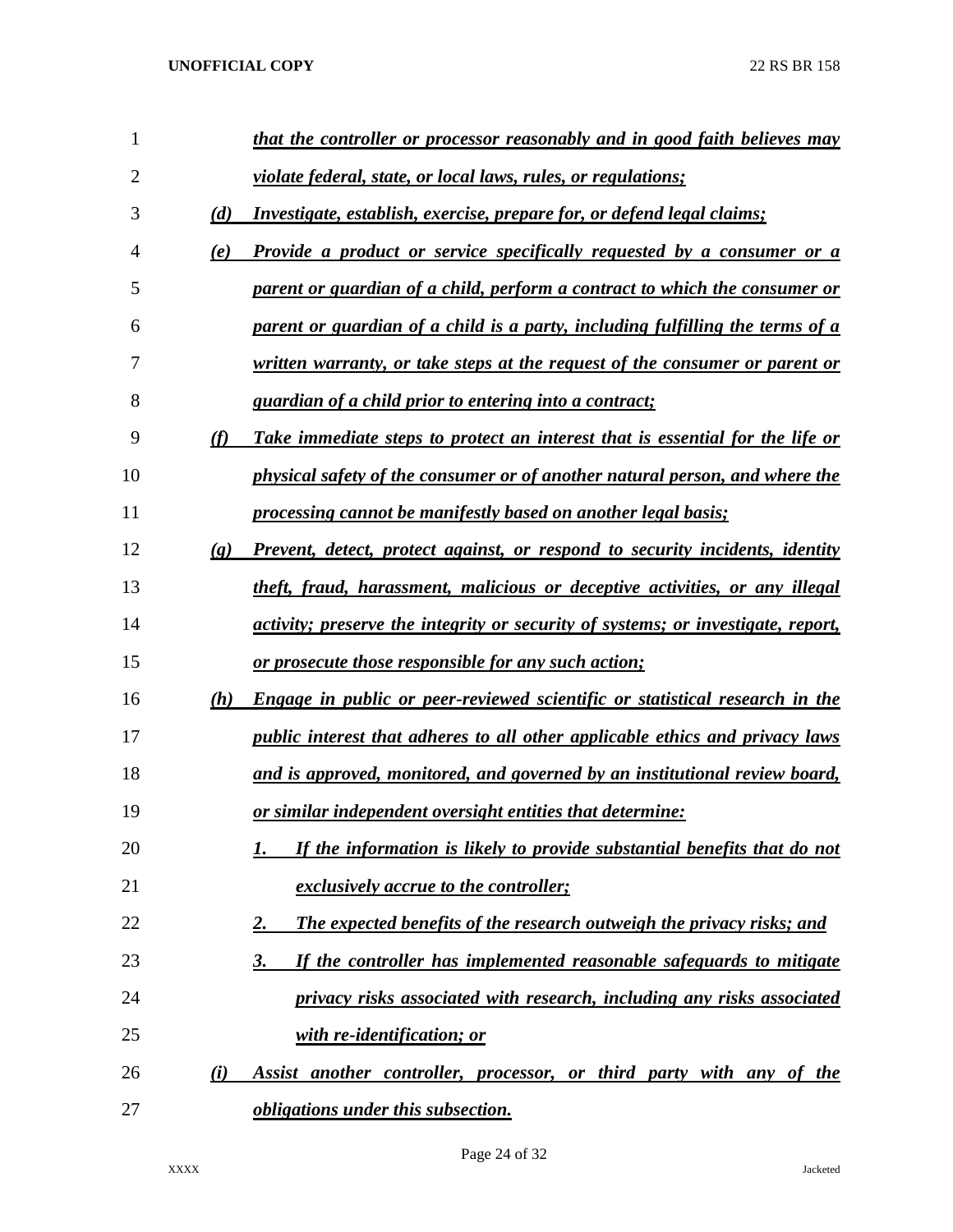| 1              | (2) | The obligations imposed on controllers or processors under this Sections 1 to 12         |
|----------------|-----|------------------------------------------------------------------------------------------|
| $\overline{2}$ |     | of this Act shall not restrict a controller's or processor's ability to collect, use, or |
| 3              |     | retain data to:                                                                          |
| 4              |     | Conduct internal research to develop, improve, or repair products, services,<br>(a)      |
| 5              |     | or technology;                                                                           |
| 6              |     | <b>Effect a product recall;</b><br>(b)                                                   |
| 7              |     | <b>Identify and repair technical errors that impair existing or intended</b><br>(c)      |
| 8              |     | <i>functionality; or</i>                                                                 |
| 9              |     | (d)<br><b>Perform</b> solely internal operations that are reasonably aligned and         |
| 10             |     | compatible with the purposes of processing as disclosed to the consumer                  |
| 11             |     | and with the expectations of the consumer based on such purposes, or are                 |
| 12             |     | otherwise compatible with processing in furtherance of the provision of a                |
| 13             |     | product or service specifically requested by the consumer or the                         |
| 14             |     | performance of a contract to which the consumer is a party when those                    |
| 15             |     | internal operations are performed during, and not following, the                         |
| 16             |     | consumer's relationship with the controller.                                             |
| 17             | (3) | The obligations imposed on controllers or processors under Sections 1 to 12 of           |
| 18             |     | this Act shall not apply where compliance by the controller or processor with            |
| 19             |     | Sections 1 to 12 of this Act would violate an evidentiary privilege under the laws       |
| 20             |     | of this Commonwealth. Nothing in Sections 1 to 12 of this Act shall be construed         |
| 21             |     | to prevent a controller or processor from providing personal data concerning a           |
| 22             |     | consumer to a person covered by an evidentiary privilege under the laws of this          |
| 23             |     | Commonwealth as part of a privileged communication.                                      |
| 24             | (4) | Nothing in Sections 1 to 12 of this Act shall be construed as an obligation              |
| 25             |     | <i>imposed on controllers and processors that:</i>                                       |
| 26             |     | Adversely affects the privacy or other rights or freedoms of any persons,<br>(a)         |
| 27             |     | such as exercising the right of free speech pursuant to the First Amendment              |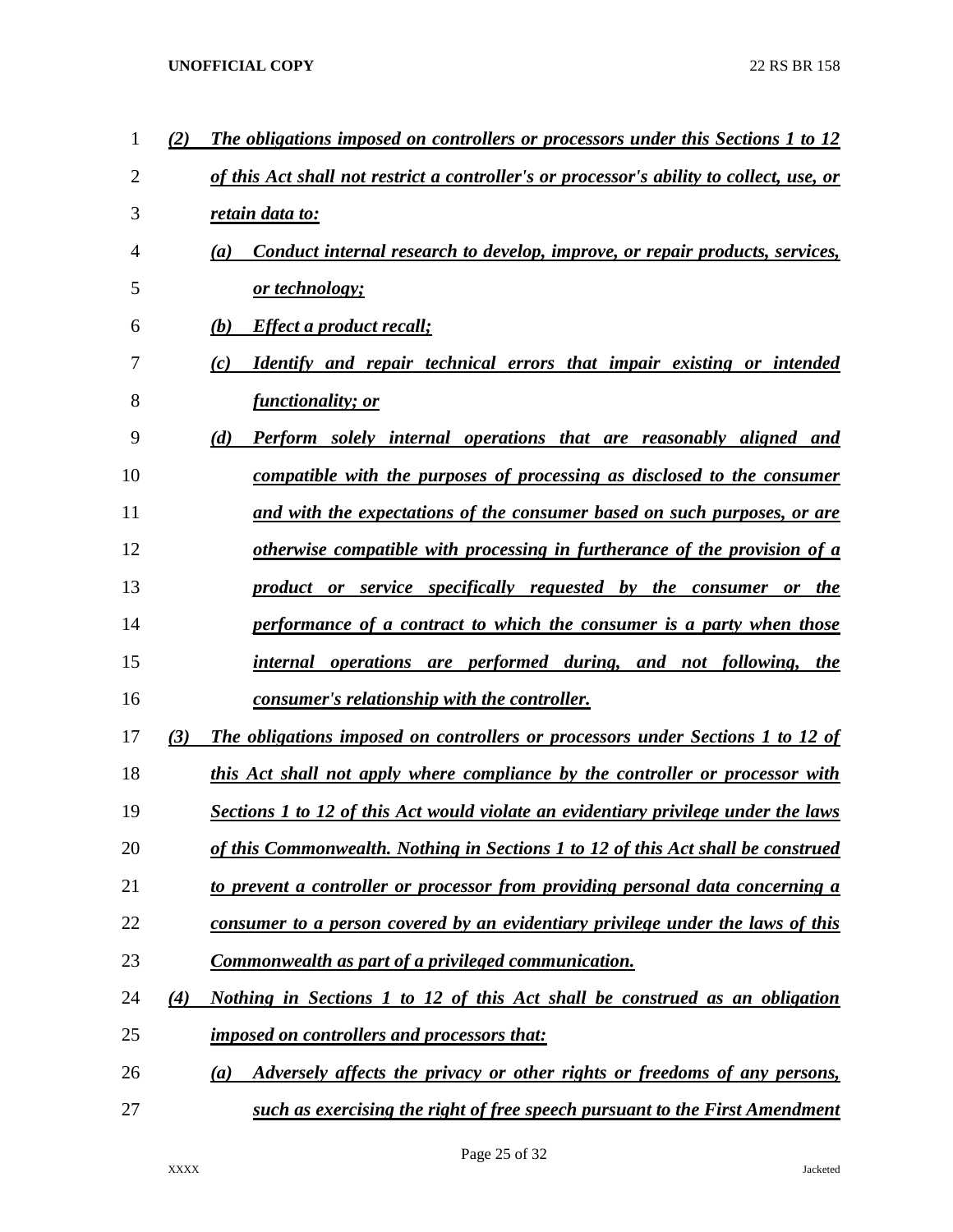| 1  | to the United States Constitution; or                                                            |
|----|--------------------------------------------------------------------------------------------------|
| 2  | Applies to personal data by a person in the course of a purely personal or<br>(b)                |
| 3  | <i>household activity.</i>                                                                       |
| 4  | <b>Personal data processed by a controller pursuant to this section shall not be</b><br>(5)      |
| 5  | processed for any purpose other than those expressly listed in this section unless               |
| 6  | <i>otherwise allowed by Sections 1 to 12 of this Act.</i>                                        |
| 7  | <b>Personal data processed by a controller pursuant to this section may be processed</b><br>(6)  |
| 8  | solely to the extent that such processing is:                                                    |
| 9  | <b>Reasonably necessary and proportionate to the purposes listed in this</b><br>$\left(a\right)$ |
| 10 | section;                                                                                         |
| 11 | <i>Adequate, relevant, and limited to what is necessary in relation to the</i><br>(b)            |
| 12 | specific purposes listed in this section; and                                                    |
| 13 | Insofar as possible, taking into account the nature and purpose of<br>(c)                        |
| 14 | processing the personal data, subjected to reasonable administrative,                            |
| 15 | <i>dechnical, and physical measures to protect the confidentiality, integrity,</i>               |
| 16 | and accessibility of the personal data and to reduce reasonably foreseeable                      |
| 17 | risks of harm to consumers.                                                                      |
| 18 | If a controller processes personal data pursuant to an exemption in this section,<br>(7)         |
| 19 | the controller bears the burden of demonstrating that such processing qualifies                  |
| 20 | for the exemption and complies with the requirements in this section.                            |
| 21 | Processing personal data for the purposes expressly identified in subsection (1) of<br>(8)       |
| 22 | this section shall not by itself make an entity a controller with respect to such                |
| 23 | <i>processing.</i>                                                                               |
| 24 | Nothing in Sections 1 to 12 of this Act shall require a controller, processor, third<br>(9)      |
| 25 | party, or consumer to disclose trade secrets.                                                    |
| 26 | A controller or processor that discloses personal data to a third party controller<br>(10)       |
| 27 | or processor, in compliance with the requirements of sections 1 to 12 of Act, shall              |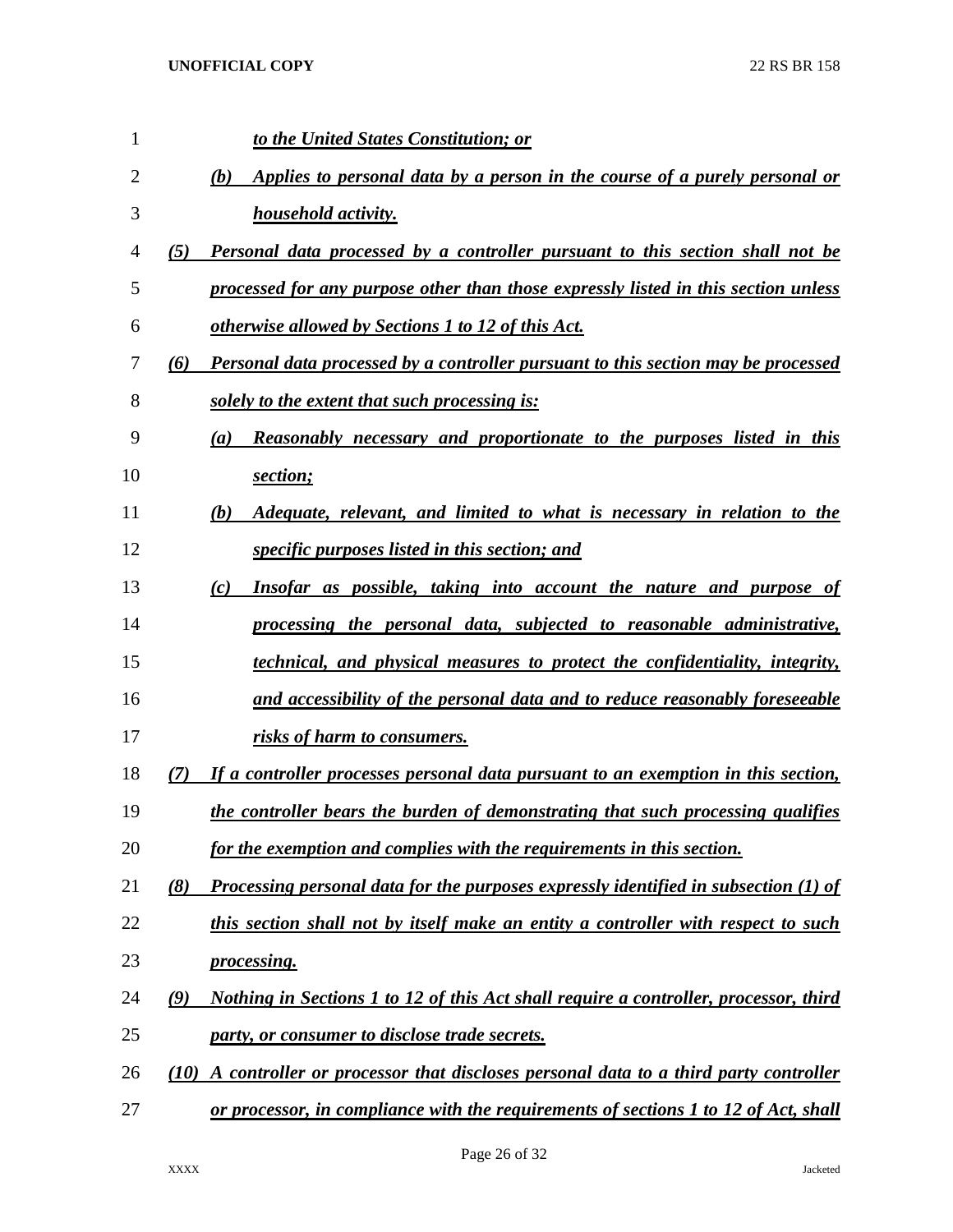| 1              | not be in violation of Sections 1 to 12 of this Act if the third party controller or        |
|----------------|---------------------------------------------------------------------------------------------|
| $\overline{2}$ | processor that receives and processes such personal data is in violation of                 |
| 3              | Sections 1 to 12 of this Act, provided that, at the time of disclosing the personal         |
| $\overline{4}$ | data, the disclosing controller or processor did not have actual knowledge that             |
| 5              | the recipient intended to commit a violation.                                               |
| 6              | A third party controller or processor that receives personal data from a controller<br>(11) |
| 7              | or processor, in compliance with the requirements of Sections 1 to 12 of this Act,          |
| 8              | is not in violation of Sections 1 to 12 of this Act if the controller or processor that     |
| 9              | discloses such personal data is in violation of Sections 1 to 12 of this Act,               |
| 10             | provided that, at the time of receiving the personal data, the receiving controller         |
| 11             | or processor did not have actual knowledge that the disclosing controller or                |
| 12             | processor intended to commit a violation.                                                   |
| 13             | $\rightarrow$ SECTION 8.<br>A NEW SECTION OF KRS CHAPTER 367 IS CREATED TO                  |
| 14             | <b>READ AS FOLLOWS:</b>                                                                     |
| 15             | (1)<br>Controllers shall conduct and document a data protection impact assessment of        |
| 16             | each of the following processing activities involving personal data:                        |
| 17             | The processing of personal data for the purposes of targeted advertising or<br>(a)          |
| 18             | tracking;                                                                                   |
| 19             | The processing of personal data for the purposes of selling or sharing the<br>(b)           |
| 20             | <i>personal data;</i>                                                                       |
| 21             | The processing of personal data for the purposes of profiling, where such<br>(c)            |
| 22             | profiling presents a reasonably foreseeable risk of:                                        |
| 23             | Unfair or deceptive treatment of consumers or disparate impact on<br>1.                     |
| 24             | consumers;                                                                                  |
| 25             | <b>Financial, physical, or reputational injury to consumers;</b><br>2.                      |
| 26             | 3.<br>A physical or other intrusion upon the solitude or seclusion, or the                  |
| 27             | private affairs or concerns, of consumers, where such intrusion would                       |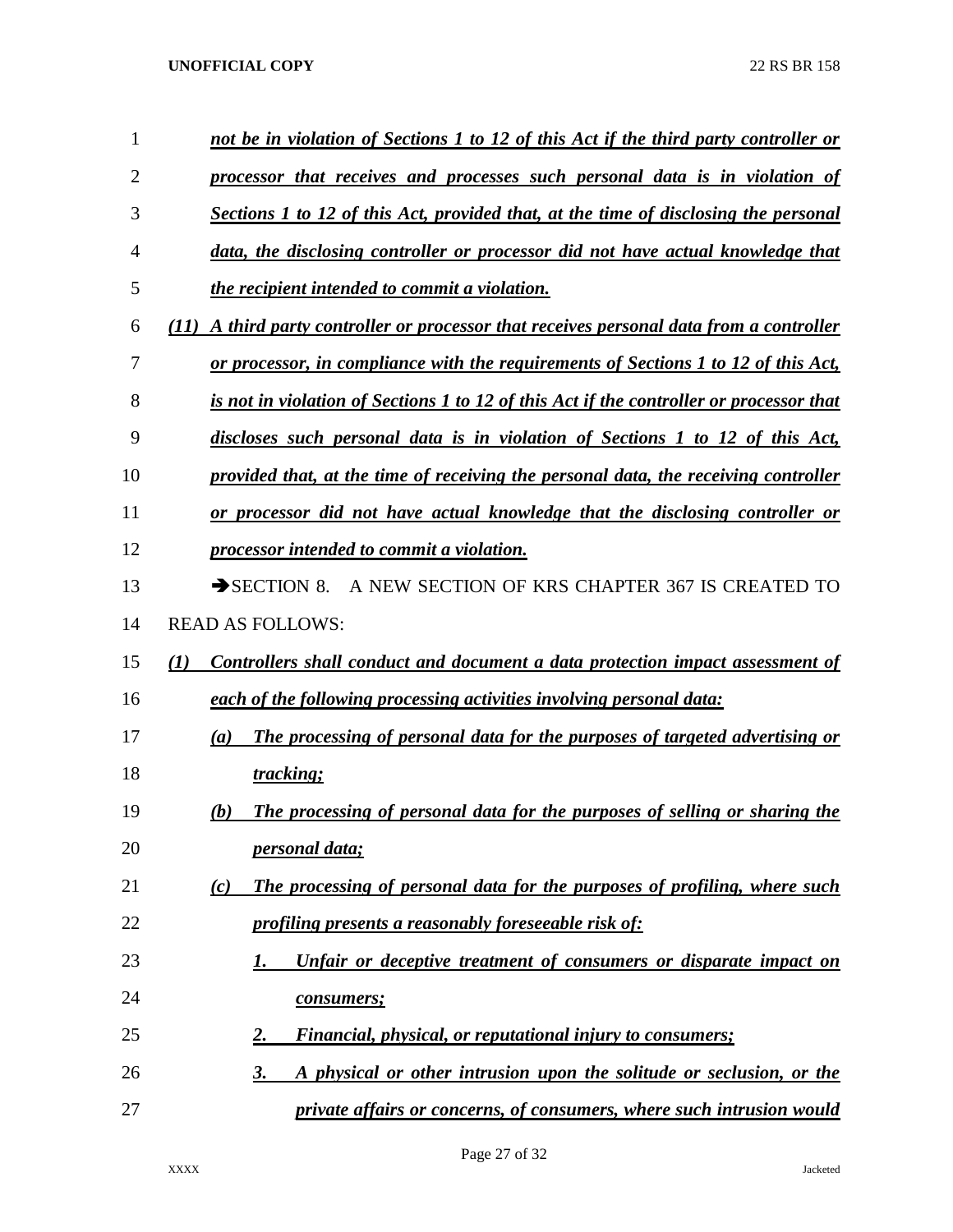| 1              |     | <u>be offensive to a reasonable person; or</u>                                     |
|----------------|-----|------------------------------------------------------------------------------------|
| $\overline{2}$ |     | Any other substantial injury to consumers;                                         |
| 3              |     | (d)<br>The processing of sensitive data; and                                       |
| 4              |     | Any processing of personal data that presents a heightened risk of harm to<br>(e)  |
| 5              |     | consumers.                                                                         |
| 6              | (2) | Data protection impact assessments conducted under this section shall take into    |
| 7              |     | account the type of personal data to be processed by the controller, including the |
| 8              |     | extent to which the personal data are sensitive data, and the context in which the |
| 9              |     | processing is to occur.                                                            |
| 10             | (3) | Data protection impact assessments conducted under this section shall identify     |
| 11             |     | and weigh the benefits that may flow directly and indirectly from the processing   |
| 12             |     | of personal data to the controller, consumer, other stakeholders, and the public   |
| 13             |     | against the potential risks to the rights of the consumer associated with such     |
| 14             |     | processing, as mitigated by safeguards that can be employed by the controller to   |
| 15             |     | reduce such risk. The use of de-identified data and the reasonable expectations of |
| 16             |     | consumers, as well as the context of the processing of personal data and the       |
| 17             |     | relationship between the controller and the consumer whose personal data will be   |
| 18             |     | processed, shall be factored into this assessment by the controller.               |
| 19             | (4) | The Attorney General may request, in writing, that a controller disclose any data  |
| 20             |     | protection impact assessment that is relevant to an investigation conducted by the |
| 21             |     | Attorney General, and the controller shall make the requested data protection      |
| 22             |     | impact assessment available to the Attorney General upon such request. The         |
| 23             |     | <u>Attorney General may evaluate the data protection impact assessments for</u>    |
| 24             |     | compliance with the requirements of Sections 1 to 12 of this Act.                  |
| 25             | (5) | Data protection impact assessments are confidential and exempt from public         |
| 26             |     | inspection and copying under KRS 61.870 to KRS 61.884.                             |
| 27             | (6) | The disclosure of a data protection impact assessment pursuant to a request from   |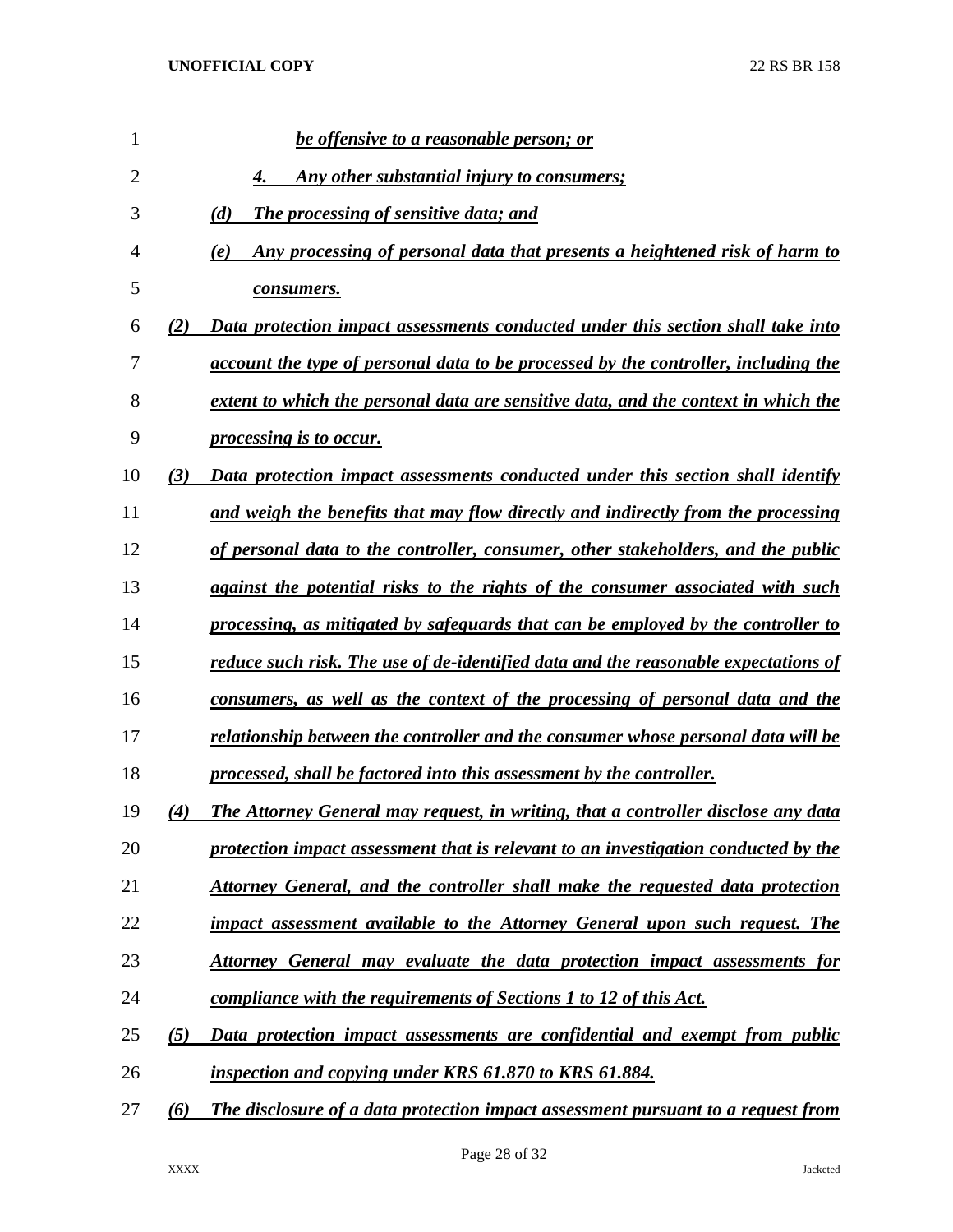| 1              |     | the Attorney General under subsection (4) of this section does not constitute a      |
|----------------|-----|--------------------------------------------------------------------------------------|
| $\overline{2}$ |     | waiver of the attorney-client privilege or work product protection with respect to   |
| 3              |     | the assessment and any information contained in the assessment, unless               |
| 4              |     | otherwise subject to case law regarding the applicability of the attorney-client     |
| 5              |     | <i>privilege or work product protections.</i>                                        |
| 6              | (7) | Data protection assessments conducted by a controller for the purpose of             |
| 7              |     | compliance with other laws or regulations may fulfill a controller's obligations     |
| 8              |     | under this section if they have a similar scope and effect.                          |
| 9              |     | A NEW SECTION OF KRS CHAPTER 367 IS CREATED TO<br>$\rightarrow$ SECTION 9.           |
| 10             |     | <b>READ AS FOLLOWS:</b>                                                              |
| 11             | (1) | <b>Except as provided in Section 10 of this Act, the Attorney General shall have</b> |
| 12             |     | exclusive authority to enforce the provisions of Sections 1 to 12 of this Act.       |
| 13             | (2) | The Attorney General may enforce Sections 1 to 12 of this Act by bringing an         |
| 14             |     | action in the name of the Commonwealth, or on behalf of persons residing in the      |
| 15             |     | <b>Commonwealth. The Attorney General may issue a civil investigative demand to</b>  |
| 16             |     | any controller or processor believed to be engaged in, or about to engage in, any    |
| 17             |     | violation of Sections 1 to 12 of this Act. The provisions of KRS 367.240 shall       |
| 18             |     | apply to civil investigative demands issued under this section.                      |
| 19             | (3) | Prior to initiating any action under Sections 1 to 12 of this Act, the Attorney      |
| 20             |     | General shall provide a controller or processor thirty (30) days' written notice     |
| 21             |     | identifying the specific provisions of Sections 1 to 12 of this Act the Attorney     |
| 22             |     | General, on behalf of a consumer, alleges have been or are being violated. If        |
| 23             |     | within the thirty (30) days the controller or processor cures the noticed violation  |
| 24             |     | and provides the Attorney General an express written statement that the alleged      |
| 25             |     | violations have been cured and that no further violations shall occur, no action     |
| 26             |     | for statutory damages shall be initiated against the controller or processor.        |
| 27             | (4) | If a controller or processor continues to violate Sections 1 to 12 of this Act in    |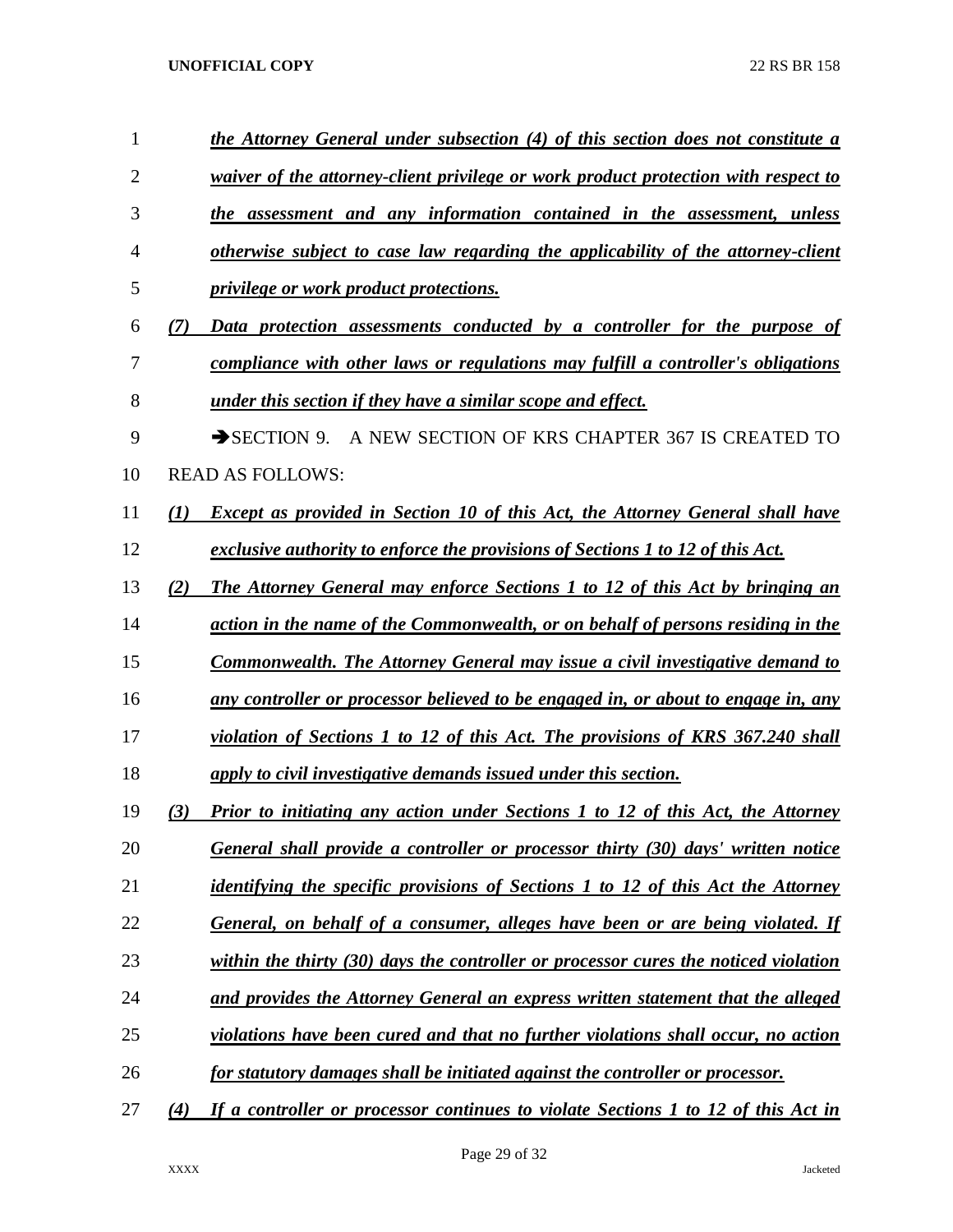| 1              |     | breach of an express written statement provided to the Attorney General under               |
|----------------|-----|---------------------------------------------------------------------------------------------|
| $\overline{2}$ |     | this section, the Attorney General may initiate an action and seek damages for up           |
| 3              |     | to seven thousand five hundred dollars (\$7,500) for each continued violation               |
| 4              |     | <u>under Sections 1 to 12 of this Act.</u>                                                  |
| 5              | (5) | The Attorney General may recover reasonable expenses incurred in investigating              |
| 6              |     | and preparing the case, including attorneys' fees, of any action initiated under            |
| 7              |     | <b>Sections 1 to 12 of this Act.</b>                                                        |
| 8              | (6) | In determining a civil penalty under this section, the court shall consider, as             |
| 9              |     | mitigating factors, a controller's or processor's good faith efforts to comply with         |
| 10             |     | the requirements of Sections 1 to 12 of this Act and any actions to cure or remedy          |
| 11             |     | the violations before an action is filed.                                                   |
| 12             | (7) | All receipts from the imposition of civil penalties under this section shall be             |
| 13             |     | deposited into the consumer privacy fund created in Section 11 of this Act.                 |
| 14             |     | A NEW SECTION OF KRS CHAPTER 367 IS CREATED TO<br>$\rightarrow$ SECTION 10.                 |
| 15             |     | <b>READ AS FOLLOWS:</b>                                                                     |
| 16             | (I) | <b>Except as provided in subsection (3) of this section, nothing in Sections 1 to 12 of</b> |
| 17             |     | this Act creates an independent cause of action, except for those actions brought           |
| 18             |     | by the Attorney General to enforce Sections 1 to 12 of this Act.                            |
| 19             | 2)  | <b>Except as provided in subsection (3) of this section, no person, except for the</b>      |
| 20             |     | Attorney General, may enforce the rights and protections created by Sections 1 to           |
| 21             |     | 12 of this Act in any action. However, nothing in Sections 1 to 12 of this Act shall        |
| 22             |     | limit any other independent causes of action enjoyed by any person, including               |
| 23             |     | any constitutional, statutory, administrative, or common law rights or causes of            |
| 24             |     | action. The rights and protections in Sections 1 to 12 of this Act are not exclusive,       |
| 25             |     | and to the extent that a person has the rights and protections in this chapter              |
| 26             |     | because of another law other than Sections 1 to 12 of this Act, the person                  |
| 27             |     | continues to have those rights and protections notwithstanding the existence of             |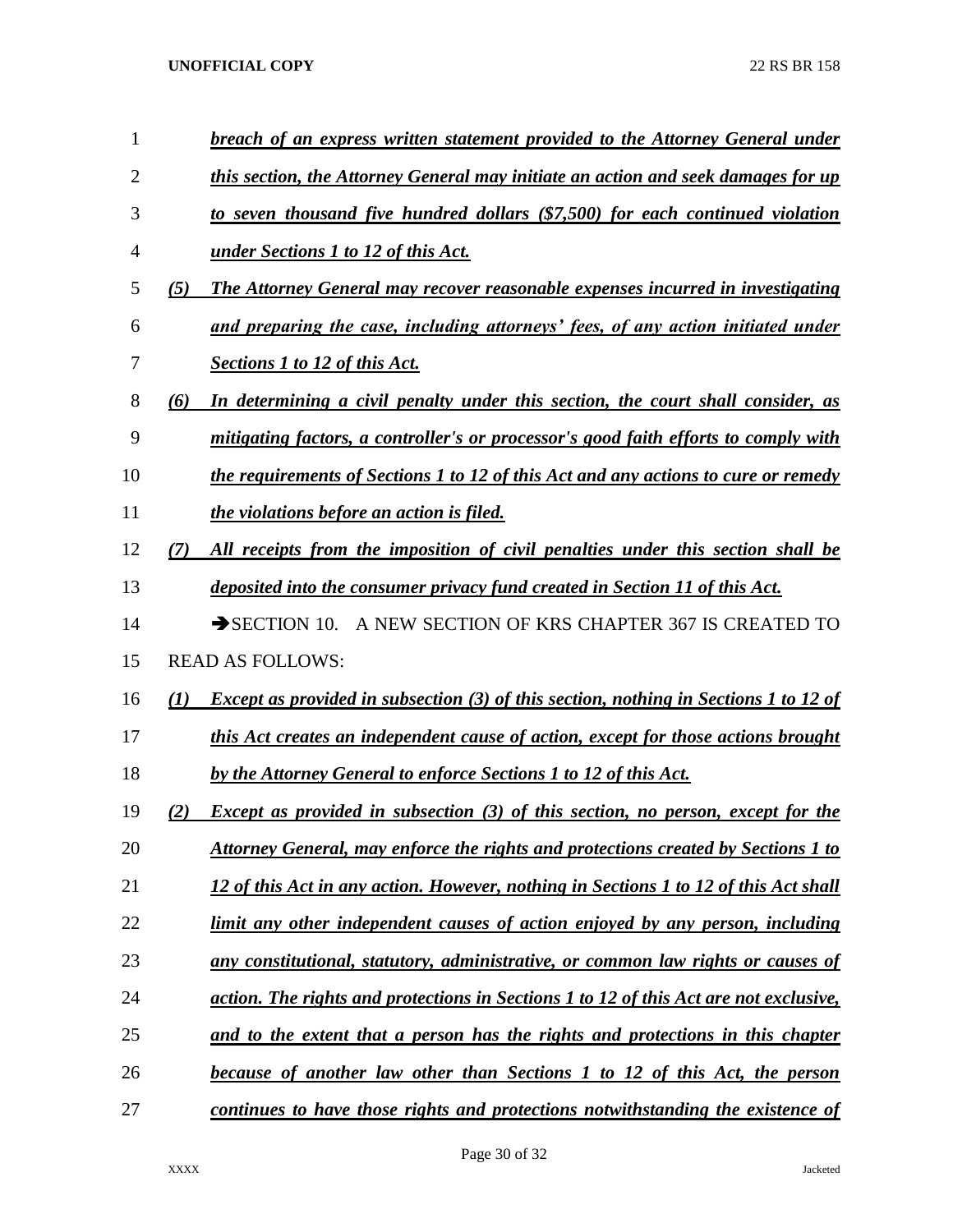| 1  | Sections 1 to 12 of this Act.                                                                      |
|----|----------------------------------------------------------------------------------------------------|
| 2  | (3)<br>A consumer alleging a violation of Section 3, subsection (11) of Section 4, or              |
| 3  | subsections (14) to (16) of Section 4 of this Act may bring a civil action in any                  |
| 4  | court of competent jurisdiction. Remedies shall be limited to appropriate                          |
| 5  | injunctive relief. The court shall also award reasonable attorneys' fees and costs                 |
| 6  | to any prevailing plaintiff.                                                                       |
| 7  | A NEW SECTION OF KRS CHAPTER 367 IS CREATED TO<br>$\rightarrow$ SECTION 11.                        |
| 8  | <b>READ AS FOLLOWS:</b>                                                                            |
| 9  | There is hereby created a restricted fund to be known as the consumer privacy fund.                |
| 10 | The fund shall be administered by the Office of the Attorney General. All civil penalties          |
| 11 | collected under Section 9 of this Act shall be deposited into the fund. Interest earned            |
| 12 | on the moneys in the fund shall accrue to the fund. Moneys in the fund shall be used               |
| 13 | by the Office of the Attorney General to enforce the provisions of Sections 1 to 12 of             |
| 14 | this Act. Notwithstanding KRS 45.229, any moneys remaining in the fund at the close                |
| 15 | of the fiscal year shall not lapse but shall be carried forward into the succeeding fiscal         |
| 16 | year to be used by the Office of the Attorney General for the purposes set forth in                |
| 17 | <b>Sections 1 to 12 of this Act.</b>                                                               |
| 18 | A NEW SECTION OF KRS CHAPTER 367 IS CREATED TO<br>$\rightarrow$ SECTION 12.                        |
| 19 | <b>READ AS FOLLOWS:</b>                                                                            |
| 20 | Sections 1 to 12 of this Act is a matter of statewide concern and supersedes and<br>(1)            |
| 21 | preempts all rules, regulations, codes, ordinances, and other laws adopted by a                    |
| 22 | city, county, city and county, municipality, or local agency regarding the                         |
| 23 | processing of personal data by controllers or processors.                                          |
| 24 | (2)<br><u>Any reference to federal, state, or local law or statute in Sections 1 to 12 of this</u> |
| 25 | Act shall be deemed to include any accompanying rules or regulations or                            |
| 26 | <i><u>exemptions thereto.</u></i>                                                                  |
| 27 | Section 13. KRS 367.240 is amended to read as follows:                                             |